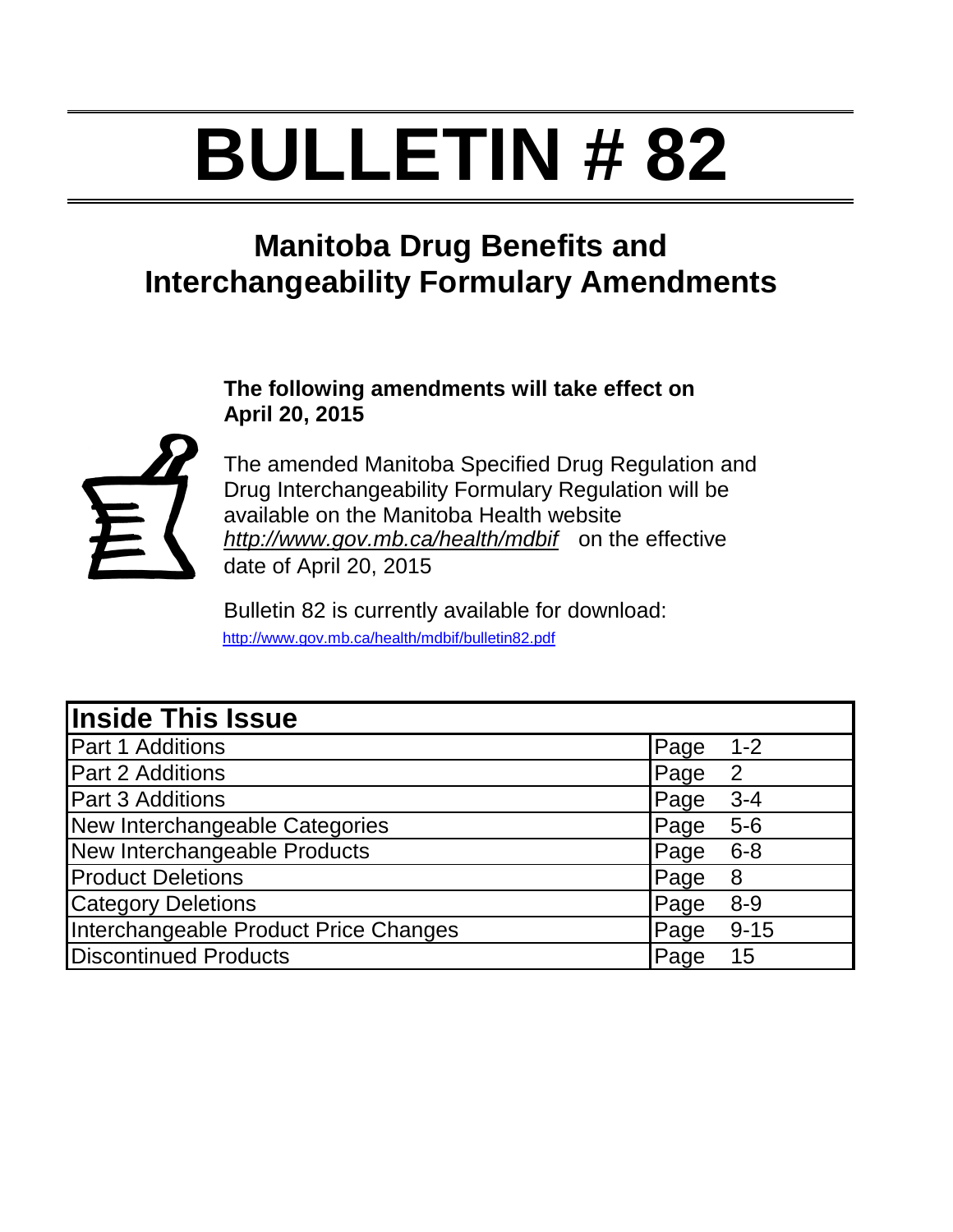| <b>DIN</b>                       | <b>TRADE NAME</b>                              | <b>GENERIC</b>          | <b>STRENGTH</b>                        | <b>FORM</b>            | MFR*       |
|----------------------------------|------------------------------------------------|-------------------------|----------------------------------------|------------------------|------------|
| 02422638                         | Abbott-Rabeprazole                             | rabeprazole             | 10 mg                                  | Tablet                 | ABB        |
| 02426757<br>02426765             | <b>ACH-Capecitabine</b>                        | capecitabine            | 150 mg<br>500 mg                       | <b>Tablet</b>          | <b>ACH</b> |
| 02295016<br>02295024             | Apo-Escitalopram                               | escitalopram            | $10$ mg<br>20 mg                       | Tablet                 | <b>APX</b> |
| 02418428                         | <b>Auro-Efavirenz</b>                          | efavirenz               | 600 mg                                 | <b>Tablet</b>          | <b>AUP</b> |
| 02435845                         | <b>Candesartan</b>                             | candesartan             | 32 mg                                  | Tablet                 | SAH        |
| 02419106                         | <b>Combivent Respimat</b>                      | ipratroptium/salbutamol | 20/100 mcg                             | Inhaler                | <b>BOE</b> |
| 02313561<br>02313588             | <b>CO Escitalopram</b>                         | escitalopram            | 10 <sub>mg</sub><br>20 mg              | <b>Tablet</b>          | <b>ACV</b> |
| 02406977                         | Jamp-Zopiclone                                 | zopiclone               | 7.5 mg                                 | <b>Tablet</b>          | <b>JPC</b> |
| 02423480<br>02423502             | Mar-Escitalopram                               | escitalopram            | 10 mg<br>20 mg                         | <b>Tablet</b>          | <b>MAR</b> |
| 02426935                         | <b>Med-Latanoprost</b>                         | latanoprost             | 50 mcg/mL                              | Ophthalmic<br>Solution | <b>GMP</b> |
| 02422980<br>02422999<br>02423006 | Mint-Irbesartan                                | irbesartan              | 75 mg<br>150 mg<br>300 mg              | <b>Tablet</b>          | <b>MPH</b> |
| 00905940                         | <b>Montmed Montkiddy</b><br><b>Pen Needles</b> |                         | 32 G                                   | Pen Needles            | <b>MMD</b> |
| 02309467<br>02309475             | <b>Mylan-Escitalopram</b>                      | escitalopram            | 10 mg<br>20 mg                         | <b>Tablet</b>          | <b>MYL</b> |
| 02417855                         | <b>NAT-Anastrozole</b>                         | anastrozole             | $1$ mg                                 | <b>Tablet</b>          | <b>NAT</b> |
| 02421585                         | <b>NAT-Letrozole</b>                           | letrozole               | $2.5$ mg                               | Tablet                 | <b>NAT</b> |
| 80040416                         | Pharma-K20                                     | potassium chloride      | 1500 mg                                | Tablet                 | <b>PMS</b> |
| 02303949<br>02303965             | pms-Escitalopram                               | escitalopram            | 10 <sub>mg</sub><br>20 mg              | <b>Tablet</b>          | <b>PMS</b> |
| 02385481<br>02385503             | Ran-Escitalopram                               | escitalopram            | $10$ mg<br>20 mg                       | <b>Tablet</b>          | <b>RAN</b> |
| 02364077<br>02364085             | <b>Sandoz Escitalopram</b>                     | escitalopram            | 10 mg<br>20 mg                         | <b>Tablet</b>          | <b>SDZ</b> |
| 02431777<br>02431785<br>02431793 | <b>Sandoz Paroxetine</b>                       | paroxetine              | $10$ mg<br>20 mg<br>30 mg              | Tablet                 | SDZ        |
| 02431807<br>02431815<br>02431823 | <b>Sandoz Topiramate</b>                       | topiramate              | $25 \, \text{mg}$<br>100 mg<br>200 mg  | <b>Tablet</b>          | SDZ        |
| 02429667                         | <b>Tamsulosin CR</b>                           | tamsulosin              | $0.4$ mg                               | <b>Tablet</b>          | <b>SIP</b> |
| 02326043<br>02326051<br>02326078 | <b>Teva-Amitriptyline</b>                      | amitriptyline           | $10 \, mg$<br>$25 \text{ mg}$<br>50 mg | Tablet                 | <b>TEV</b> |

## **Part 1 Additions**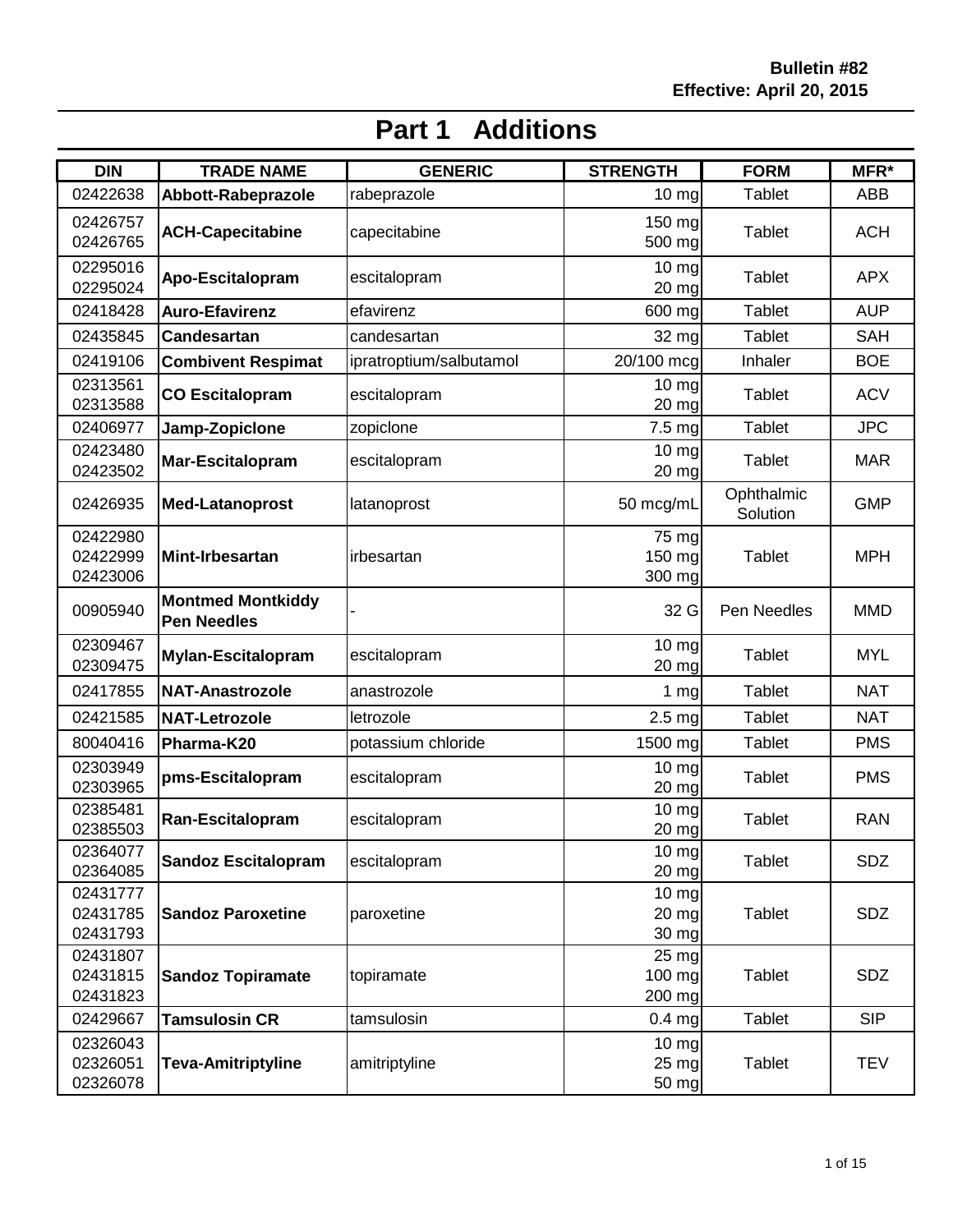| 02318180<br>02318202 | Teva-Escitalopram          | lescitalopram  | $10 \text{ mg}$<br>$20 \text{ mg}$ | Tablet  | TEV        |
|----------------------|----------------------------|----------------|------------------------------------|---------|------------|
| 02413825             | <b>Teva-Valganciclovir</b> | valganciclovir | 450 mg                             | Tablet  | TEV        |
| 00905944             | <b>Ultilet Classic</b>     |                |                                    | Lancets | <b>SKM</b> |

\*Abbreviation of Manufacturers' Names

#### **Part 2 Additions**

| 02403196 | <b>ACT-Clarithromycin XL</b>  | <b>Iclarithromvcin</b> | 500<br>ma. | <sup>-</sup> ablet | $\sim$<br>AC. |
|----------|-------------------------------|------------------------|------------|--------------------|---------------|
|          | ∵treatment ∩t natients<br>-∩r |                        |            |                    |               |

For treatment of patients:

(a) Not responding to or intolerant of alternative antibiotics (eg. Amoxicillin and erythromycin);

(b) With mycobacterial infections due to mycobacterium avium and mycobacterium intracellular; and

(c) In combination therapy in the treatment of H.pylori;

(d) Pneumonia;

(e) Infections requiring a macrolide (including CAP in patients 65 and older) with documented intolerance to erythromycin.

| $\overline{\phantom{a}}$<br>™∠<br>◡▵<br>ີ                                                                                                          | etixime<br>$\ddot{\,}$<br>n.<br>-- | <br>$\sim$ $\sim$ $\sim$ $\sim$<br>—ு<br>icenxime | $\sim$<br>ma<br>ruu | ablet | .<br>$\mathbf{v}$ |  |
|----------------------------------------------------------------------------------------------------------------------------------------------------|------------------------------------|---------------------------------------------------|---------------------|-------|-------------------|--|
| Care<br>natients.<br>. cenhalosnorins:<br>' senaration in.<br>treated<br>with<br>hosnital<br>ıntr<br>ravenous<br>tollowing<br>∙down<br>(a)<br>70A- |                                    |                                                   |                     |       |                   |  |

(a) Step-down care following hospital separation in patients treated with intravenous cephalosporins; (b) Treatment of patients with infections not responding to alternative antibiotics (eg. amoxicillin);

(b) Treatment of infections caused by organisms known to be resistant to alternative antibiotics

(eg. amoxicillin).

(d) Treatment of patients known to be allergic or unresponsive to alternative antibiotics (eg. penicillin or sulfonamides).

| 02429012 | <b>IDutasteride</b> | dutasteride                                          | ma. | .apsule | SIF |
|----------|---------------------|------------------------------------------------------|-----|---------|-----|
|          |                     | For the treatment of symptomatic benign hyperplasia. |     |         |     |

| 02428237 Jamp-Zolmitriptan OD   zolmitriptan                                                 |  | $2.5$ mg | ™ablet |  |  |
|----------------------------------------------------------------------------------------------|--|----------|--------|--|--|
| Fer the treatment of ACLITE minroine attacks in potionts whore atons and there we has follod |  |          |        |  |  |

For the treatment of ACUTE migraine attacks in patients where standard therapy has failed.

| 02418452<br>02418460 | Ipms-Azithromycin | Tazithromycin | 100 mg/5 mL<br>200 mg/5 mL | Suspension | <b>PMS</b> |
|----------------------|-------------------|---------------|----------------------------|------------|------------|
|                      | .                 |               |                            | .          |            |

For the treatment of otitis media in patients not responding to or intolerant of alternative antibiotics (eg. Amoxicillin and erythromycin)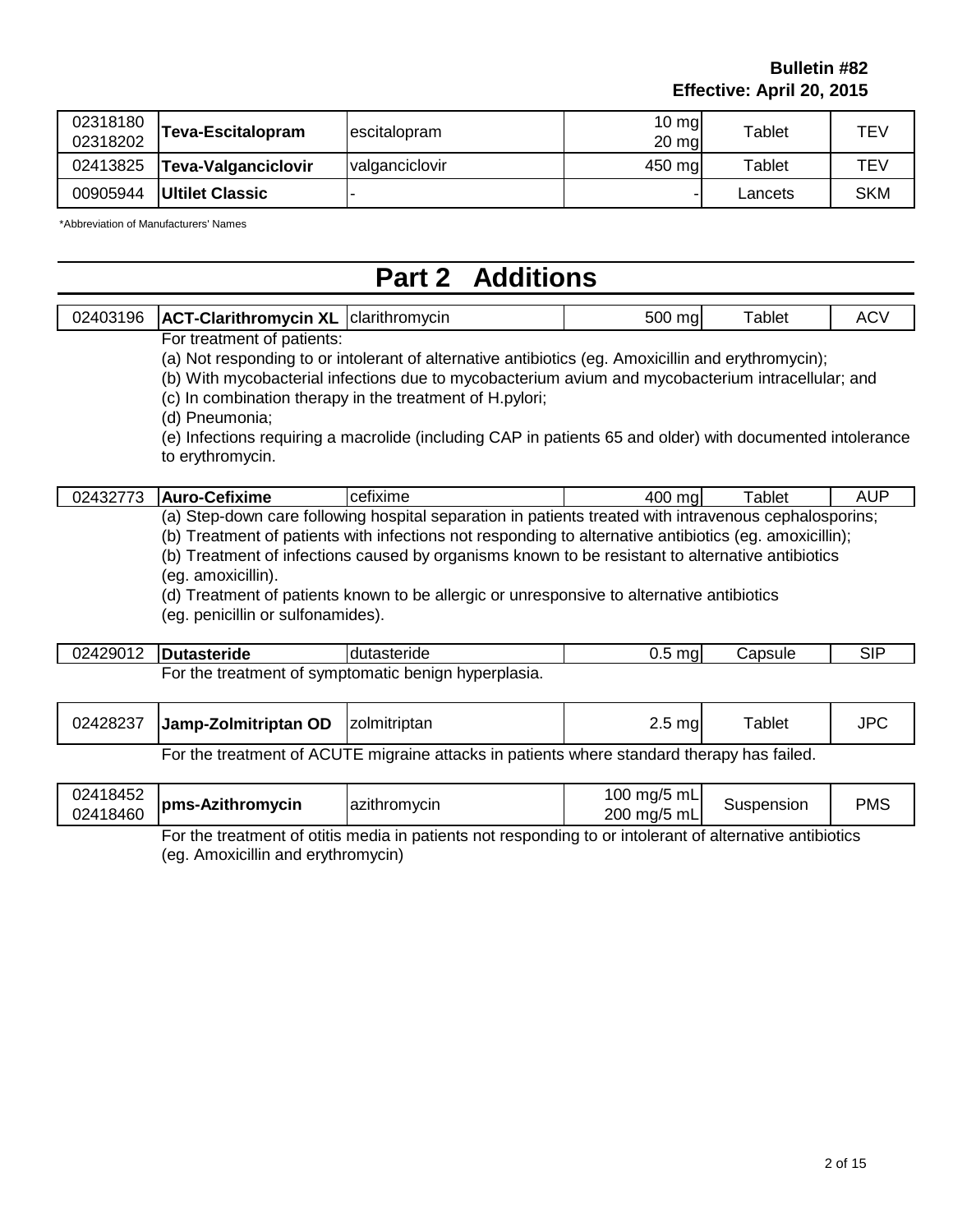#### **Part 3 Additions**

#### **The following products will be considered for Pharmacare reimbursement upon an individual prescriber/patient request basis.**

| 02412764<br>02412772 |                |           | $0.5$ mg<br>1 mgl |        |            |
|----------------------|----------------|-----------|-------------------|--------|------------|
| 02412799             | <b>Adempas</b> | riociguat | $1.5$ mg          | Tablet | <b>BAY</b> |
| 02412802             |                |           | 2 mg              |        |            |
| 02412810             |                |           | $2.5$ mg          |        |            |

For the treatment of inoperable chronic thromboembolic pulmonary hypertension (CTEPH, World Health Organization [WHO] Group 4) or persistent or recurrent CTEPH after surgical treatment in adult patients (>18 years of age) with WHO Functinoal Class (FC) II or III pulmonary hypertension (PH).

| 02408872 <b>Breo Ellipta</b> | <b>Ifluticasone/vilanterol</b>                                                             | 100 mcg/25 mcg | Powder for<br>Inhalation | GSK |
|------------------------------|--------------------------------------------------------------------------------------------|----------------|--------------------------|-----|
|                              | For patients with moderate to severe COPD who remain symptomatic despite an adequate trial |                |                          |     |

(3 months) of ipratropium.

| 02429675<br>02429683                                                                                            | <b>ICelecoxib</b> | celecoxib | 100<br>ma<br>200<br>ma | Capsules | $\sim$<br>. .<br>וט. |
|-----------------------------------------------------------------------------------------------------------------|-------------------|-----------|------------------------|----------|----------------------|
| A second of statement and contained that the context second terms the state that the discontraction of $\Omega$ |                   |           |                        |          |                      |

As per Celebrex criteria (http://www.gov.mb.ca/health/mdbif/edsnotice.pdf).

|                                                                                                        | 02319012   Dovobet Gel                              | calcipotriol/betamethasone | 50 mcg/0.5 mg/g | Gel | LEO |  |  |
|--------------------------------------------------------------------------------------------------------|-----------------------------------------------------|----------------------------|-----------------|-----|-----|--|--|
| For the treatment of moderate to severe scalp psoriasis vulgaris and mild to moderate plaque psoriasis |                                                     |                            |                 |     |     |  |  |
|                                                                                                        | vulgaris on the body after failure on calcipotriol. |                            |                 |     |     |  |  |

| 02430576  pms-Entecavir | lentecavir                                                       | $0.5$ mgl | Tablet | <b>PMS</b> |
|-------------------------|------------------------------------------------------------------|-----------|--------|------------|
|                         | Criteria may be obtained from the EDS office at Manitoba Health. |           |        |            |

| 02377691<br>02377705<br>02377713                                | Teva-Erlotinib | erlotinib | $25 \text{ mg}$<br>$100 \text{ mg}$<br>$150$ mg | $\tau$ ablet | TEV |
|-----------------------------------------------------------------|----------------|-----------|-------------------------------------------------|--------------|-----|
| Critoria may be obtained from the EDS office at Manitoba Health |                |           |                                                 |              |     |

Criteria may be obtained from the EDS office at Manitoba Health.

| 02432226 | <b>Harvoni</b> | ledipasvir/sofosbuvir                                                                                                                                                            | 90 mg/400 mg | Tablet | GIL |
|----------|----------------|----------------------------------------------------------------------------------------------------------------------------------------------------------------------------------|--------------|--------|-----|
|          |                | For treatment-naive and treatment-experienced adult patients with chronic hepatitis C genotype 1<br>infection, with compensated liver disease (including compensated cirrhosis). |              |        |     |

Complete criteria may be obtained from the EDS office at Manitoba Health.

*Request for coverage must be made by a medical specialist with experience in treating Hepatitis C.*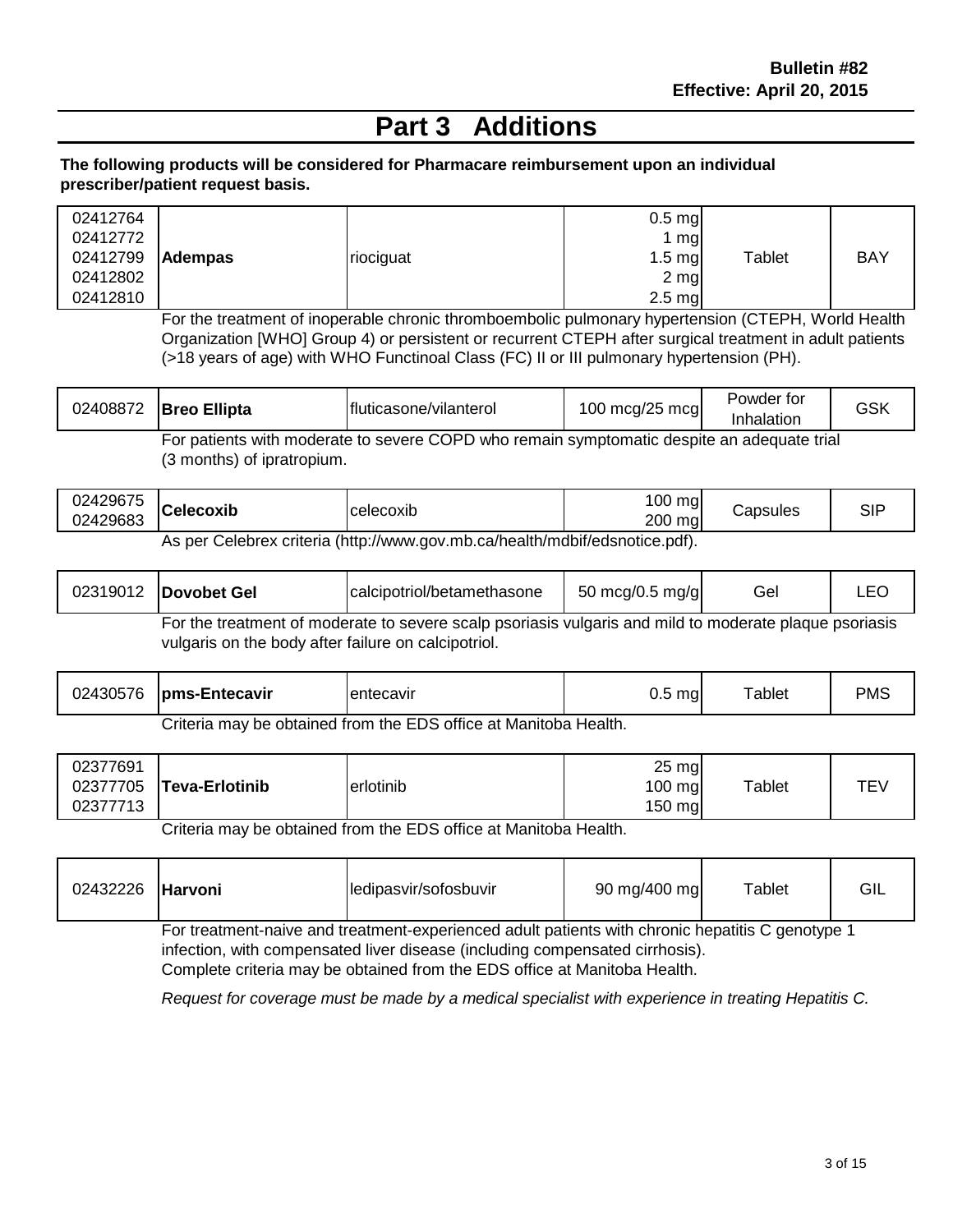#### **Bulletin #82 Effective: April 20, 2015**

| 02425890<br>02425904 | <b>Ibavyr</b> | <b>ribavirin</b> | 400 mg<br>600 mg | Tablet | וסס |
|----------------------|---------------|------------------|------------------|--------|-----|
|----------------------|---------------|------------------|------------------|--------|-----|

For use within a combination therapy regimen for the treatment of chronic hepatitis C. Complete criteria may be obtained from the EDS office at Manitoba Health.

*Request for coverage must be made by a medical specialist with experience in treating Hepatitis C.*

Please refer to http://www.gov.mb.ca/health/mdbif/edsnotice.pdf for criteria.

| 02410818 <b>Jetrea</b> | ocriplasmin                                                                                          | $2.5 \text{ mg/mL}$ | Solution | ALC |
|------------------------|------------------------------------------------------------------------------------------------------|---------------------|----------|-----|
|                        | For the treatment of symptomatic vitreomacular adhesion (VMA) if the following clinical criteria and |                     |          |     |

conditions are met. Complete criteria may be obtained from the EDS office at Manitoba Health.

Patients with relapsed and/or refractory multiple myeloma who have previously failed at least two treatments, including both bortezomib and lenalidomide and demonstrated disease progression on the last treatment. Complete criteria may be obtained from the EDS office at Manitoba Health.

| 02423235 | Jamp-Ezetimibe                | lezetimibe                                          | '0 mai | Tablet       | <b>JPC</b> |
|----------|-------------------------------|-----------------------------------------------------|--------|--------------|------------|
| 02378035 | Mylan-Ezetimibe               | <br>lezetimibe                                      | '0 mal | $\tau$ ablet | MYI        |
|          | Ezetimihe criteria.<br>As ner | $\mu$ (http://www.gov.mb.ca/health/mdhif/edspotice) | ndf)   |              |            |

As per Ezetimibe criteria (http://www.gov.mb.ca/health/mdbif/edsnotice.pdf).

| 02433001                                                                    | <b>ILansoprazole</b> | <b>Ilansoprazole</b> | 15 mal | شapsules | <b>PMS</b> |
|-----------------------------------------------------------------------------|----------------------|----------------------|--------|----------|------------|
| As per Prevacid criteria (http://www.gov.mb.ca/health/mdbif/edsnotice.pdf). |                      |                      |        |          |            |

| 02418355 Sovaldi | Isofosbuvir                                                                                                    | 400 mg | Tablet | GIL |
|------------------|----------------------------------------------------------------------------------------------------------------|--------|--------|-----|
|                  | For the treatment of adult patients with chronic hepatitis C infection with compensated liver disease.<br>---- |        |        |     |

Complete criteria may be obtained from the EDS office at Manitoba Health.

*Request for coverage must be made by a medical specialist with experience in treating Hepatitis C.*

| 02396866<br>02396874                                                                                             | <b>Feva-Voriconazole</b> | voriconazole | $ \sim$<br>ma<br>50<br>200<br>ma | `ablet |  |
|------------------------------------------------------------------------------------------------------------------|--------------------------|--------------|----------------------------------|--------|--|
| $\mathsf{Ext}$ the treatment of investige concraillering or outture proven investige condidicate with decumented |                          |              |                                  |        |  |

For the treatment of invasive aspergillosis or culture proven invasive candidiasis with documented resistance to fluconazole.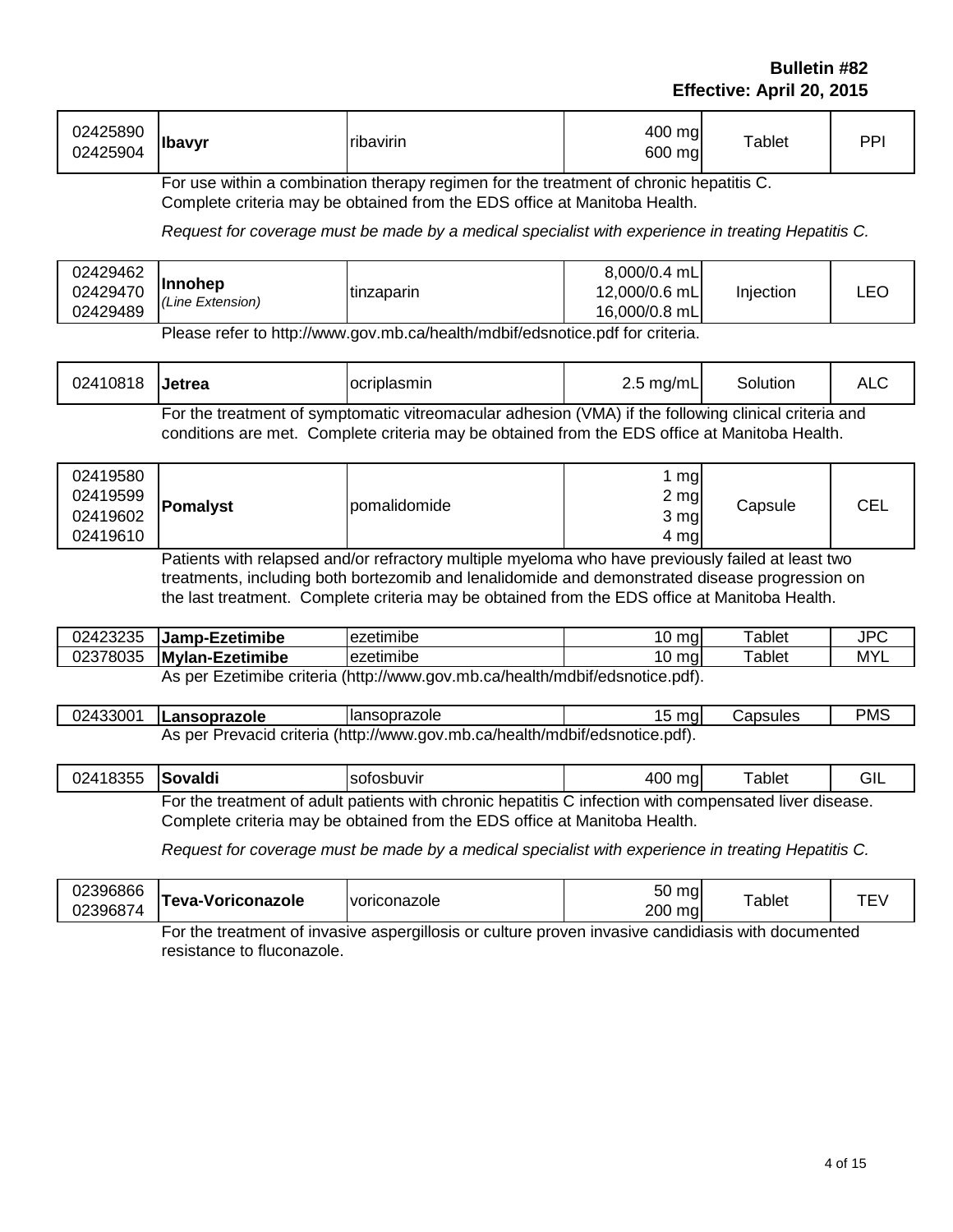## **New Interchangeable Categories**

**The following new interchangeable categories and products were added:**

| Generic Name - Strength - Form        |                        |                     |                         |
|---------------------------------------|------------------------|---------------------|-------------------------|
| <b>DIN</b>                            | <b>Trade Name</b>      | <b>Manufacturer</b> | <b>Price in Dollars</b> |
|                                       |                        |                     |                         |
| Cefixime - 400 mg - Tablets           |                        |                     |                         |
| 00868981                              | Suprax                 | <b>SAA</b>          | 3.5872                  |
| 02432773                              | Auro-Cefixime          | <b>AUP</b>          | 3.1450                  |
| Entecavir - 0.5 mg - Tablets          |                        |                     |                         |
| 02282224                              | Baraclude              | <b>BMS</b>          | 21.7800                 |
| 02430576                              | pms-Entecavir          | <b>PMS</b>          | 16.5000                 |
|                                       |                        |                     |                         |
| Erlotinib - 100 mg - Tablets          |                        |                     |                         |
| 02269015                              | Tarceva                | <b>HLR</b>          | 52.8000                 |
| 02377705                              | Teva-Erlotinib         | <b>TEV</b>          | 45.3333                 |
| Erlotinib - 150 mg - Tablets          |                        |                     |                         |
| 02269023                              | Tarceva                | <b>HLR</b>          | 79.2000                 |
| 02377713                              | Teva-Erlotinib         | <b>TEV</b>          | 68.0000                 |
|                                       |                        |                     |                         |
| Escitalopram - 10 mg - Tablets        |                        |                     |                         |
| 02263238                              | Cipralex               | <b>LUD</b>          | 1.9264                  |
| 02295016                              | Apo-Escitalopram       | <b>APX</b>          | 0.4318                  |
| 02313561                              | CO Escitalopram        | <b>ACV</b>          | 0.4318                  |
| 02423480                              | Mar-Escitalopram       | <b>MAR</b>          | 0.4318                  |
| 02309467                              | Mylan-Escitalopram     | <b>MYL</b>          | 0.4318                  |
| 02303949                              | pms-Escitalopram       | <b>PMS</b>          | 0.4318                  |
| 02385481                              | Ran-Escitalopram       | <b>RAN</b>          | 0.4318                  |
| 02364077                              | Sandoz Escitalopram    | <b>SDZ</b>          | 0.4318                  |
| 02318180                              | Teva-Escitalopram      | <b>TEV</b>          | 0.4318                  |
| Escitalopram - 20 mg - Tablets        |                        |                     |                         |
| 02263254                              | Cipralex               | <b>LUD</b>          | 2.0509                  |
| 02295024                              | Apo-Escitalopram       | <b>APX</b>          | 0.4597                  |
| 02313588                              | <b>CO Escitaloptam</b> | COB                 | 0.4597                  |
| 02423502                              | Mar-Escitalopram       | <b>MAR</b>          | 0.4597                  |
| 02309475                              | Mylan-Escitalopram     | <b>MYL</b>          | 0.4597                  |
| 02303965                              | pms-Escitalopram       | <b>PMS</b>          | 0.4597                  |
| 02385503                              | Ran-Escitalopram       | <b>RAN</b>          | 0.4597                  |
| 02364085                              | Sandoz Escitalopram    | <b>SDZ</b>          | 0.4597                  |
| 02318202                              | Teva-Escitalopram      | <b>TEV</b>          | 0.4597                  |
|                                       |                        |                     |                         |
| Risperidone - 1 mg/mL - Oral Solution |                        |                     | \$ per mL               |
| 02236950                              | Risperdal              | <b>JAN</b>          | 1.5576                  |
| 02280396                              | Apo-Risperidone        | <b>APX</b>          | 0.7080                  |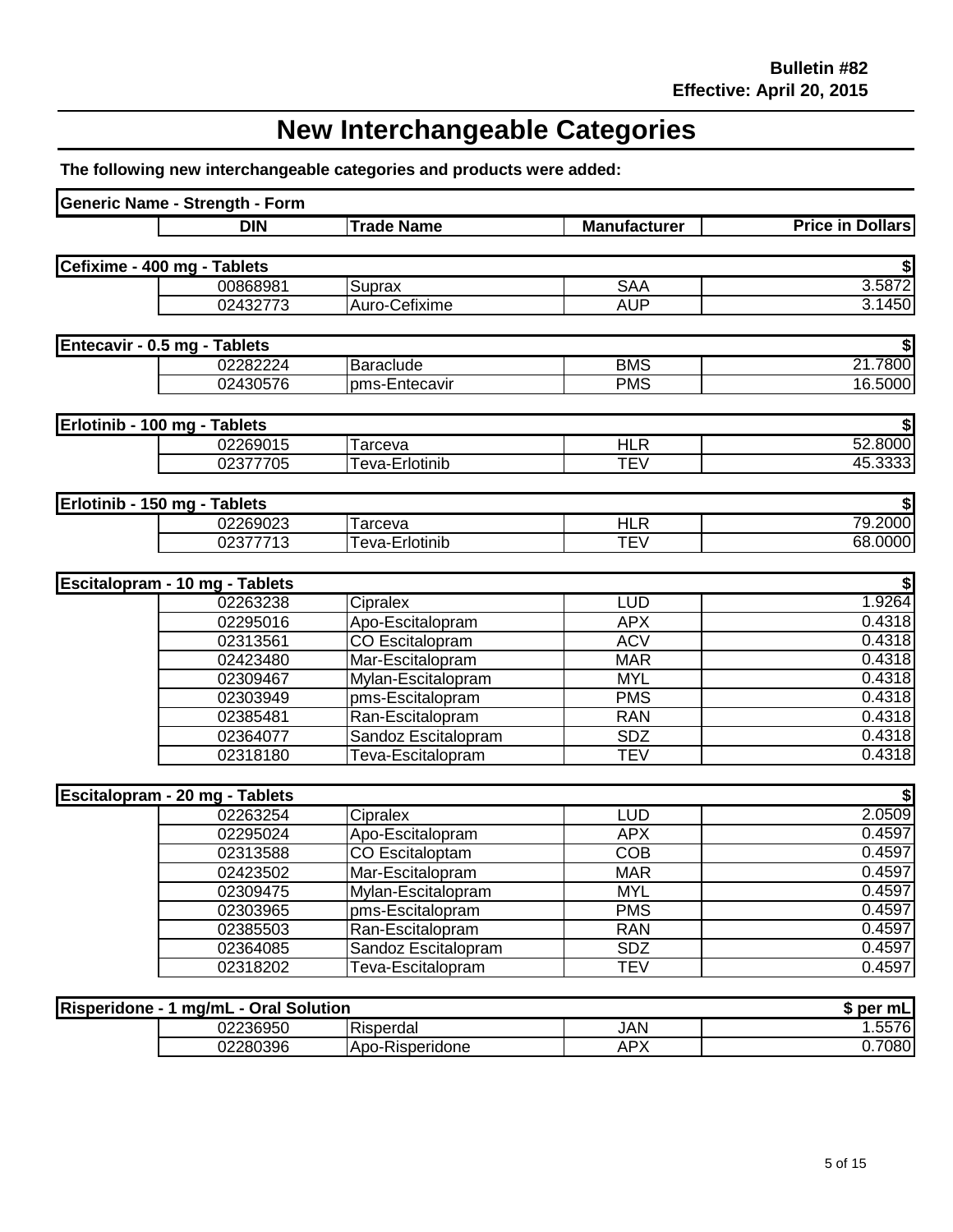| Valganciclovir<br><sup>.</sup> - 450 mg -<br>Tablets |          |                     |              |                  |
|------------------------------------------------------|----------|---------------------|--------------|------------------|
|                                                      | 02245777 | Valcyte             | ם וב<br>่⊓∟Ւ | つに<br>ხპპ<br>ZJ. |
|                                                      | 02413825 | Teva-Valganciclovir | <b>P</b>     | $\sim$<br>.40931 |

## **New Interchangeable Products**

**The following products have been added to existing interchangeable drug categories:**

| Amtriptyline - 10 mg - Tablets            |          |                           |            | \$           |
|-------------------------------------------|----------|---------------------------|------------|--------------|
|                                           | 02326043 | Teva-Amitriptyline        | <b>TEV</b> | 0.0664       |
|                                           |          |                           |            |              |
| Amtriptyline - 25 mg - Tablets            |          |                           |            |              |
|                                           | 02326051 | Teva-Amitriptyline        | <b>TEV</b> | 0.1211       |
| Amtriptyline - 50 mg - Tablets            |          |                           |            |              |
|                                           | 02326078 | Teva-Amitriptyline        | <b>TEV</b> | 0.2347       |
|                                           |          |                           |            |              |
| Anastrozole - 1 mg - Tablets              |          |                           |            |              |
|                                           | 02417855 | NAT-Anastrozole           | <b>NAT</b> | 1.2729       |
| Azithromycin - 20 mg/mL - Oral Suspension |          |                           |            | \$ per mL    |
|                                           | 02418452 | pms-Azithromycin          | <b>PMS</b> | ** 0.3726    |
|                                           |          |                           |            |              |
| Azithromycin - 40 mg/mL - Oral Suspension |          |                           |            | \$ per mL    |
|                                           | 02418460 | pms-Azithromycin          | <b>PMS</b> | ** 0.5280    |
| Candesartan - 32 mg - Tablets             |          |                           |            |              |
|                                           | 02435845 | Candesartan               | <b>SAH</b> | 0.2850       |
|                                           |          |                           |            |              |
| Capecitabine - 150 mg - Tablets           |          |                           |            |              |
|                                           | 02426757 | <b>ACH-Capecitabine</b>   | <b>ACH</b> | $*$ $0.4575$ |
| Capecitabine - 500 mg - Tablets           |          |                           |            |              |
|                                           | 02426765 | <b>ACH-Capecitabine</b>   | <b>ACH</b> | **1.5250     |
|                                           |          |                           |            |              |
| Celecoxib - 100 mg - Capsules             |          |                           |            |              |
|                                           | 02429675 | Celecoxib                 | <b>SIP</b> | 0.1759       |
| Celecoxib - 200 mg - Capsules             |          |                           |            |              |
|                                           | 02429683 | Celecoxib                 | SIP        | 0.3518       |
|                                           |          |                           |            |              |
| Clarithromycin - 500 mg - Tablets         |          |                           |            |              |
|                                           | 02403196 | <b>ACT-Clarithromycin</b> | <b>ACV</b> | **1.2572     |
| Dutasteride - 0.5 mg - Capsules           |          |                           |            |              |
|                                           | 02429012 | Dutasteride               | SIP        | 0.4205       |
|                                           |          |                           |            |              |
| Efavirenz - 600 mg - Tablets              |          |                           |            |              |
|                                           | 02418428 | Auro-Efavirenz            | <b>AUP</b> | **4.1833     |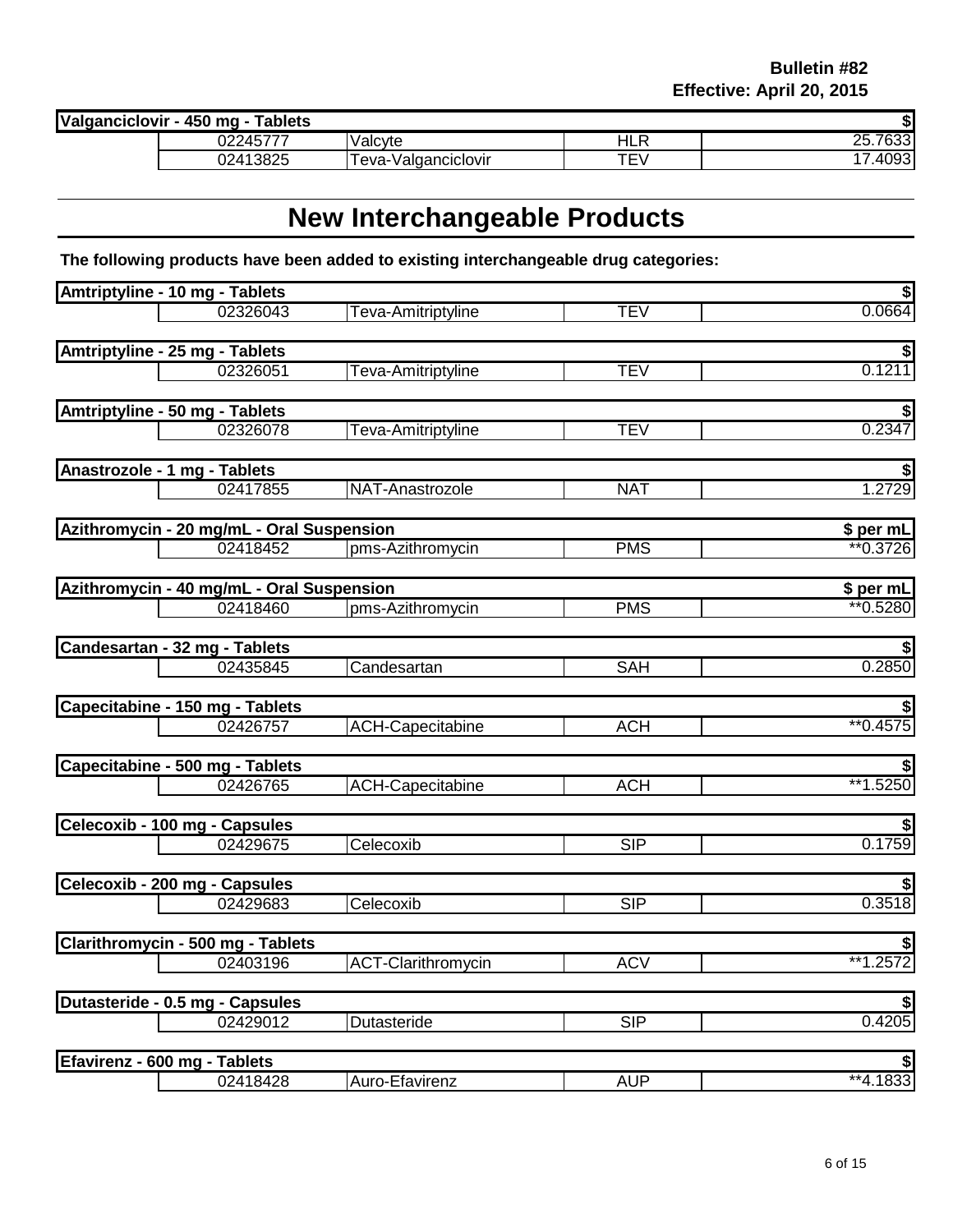| Ezetimibe - 10 mg - Tablets   |                                                  |                    |            | €                 |
|-------------------------------|--------------------------------------------------|--------------------|------------|-------------------|
|                               | 02423235                                         | Jamp-Ezetimibe     | <b>JPC</b> | 0.4549            |
|                               | 02378035                                         | Mylan-Ezetimibe    | <b>MYL</b> | 0.4549            |
|                               |                                                  |                    |            |                   |
| Irbesartan - 75 mg - Tablets  |                                                  |                    |            |                   |
|                               | 02422980                                         | Mint-Irbesartan    | <b>MPH</b> | 0.3025            |
| Irbesartan - 150 mg - Tablets |                                                  |                    |            |                   |
|                               | 02422999                                         | Mint-Irbesartan    | <b>MPH</b> | 0.3025            |
|                               |                                                  |                    |            |                   |
| Irbesartan - 300 mg - Tablets |                                                  |                    |            |                   |
|                               | 02423006                                         | Mint-Irbesartan    | <b>MPH</b> | 0.3025            |
|                               | Lansoprazole - 15 mg - Capsules                  |                    |            | \$                |
|                               | 02433001                                         | Lansoprazole       | <b>PMS</b> | 0.5000            |
|                               |                                                  |                    |            |                   |
|                               | Latanoprost - 50 mcg/mL - Ophthalmic Solution    |                    |            | \$ per mL         |
|                               | 02426935                                         | Med-Latanoprost    | <b>GMP</b> | 3.6335            |
| Letrozole - 2.5 mg - Tablets  |                                                  |                    |            |                   |
|                               | 02421585                                         | NAT-Letrozole      | <b>NAT</b> | 1.3780            |
|                               |                                                  |                    |            |                   |
| Paroxetine - 10 mg - Tablets  |                                                  |                    |            |                   |
|                               | 02431777                                         | Sandoz Paroxetine  | <b>SDZ</b> | 0.5612            |
| Paroxetine - 20 mg - Tablets  |                                                  |                    |            |                   |
|                               | 02431785                                         | Sandoz Paroxetine  | SDZ        | 0.4513            |
|                               |                                                  |                    |            |                   |
| Paroxetine - 30 mg - Tablets  |                                                  |                    |            |                   |
|                               | 02431793                                         | Sandoz Paroxetine  | <b>SDZ</b> | 0.4796            |
|                               |                                                  |                    |            |                   |
|                               | Rabeprazole - 10 mg - Tablets                    |                    |            | \$                |
|                               | 02422638                                         | Abbott-Rabeprazole | <b>ABB</b> | 0.1204            |
|                               | Tamsulosin - 0.4 mg - Controlled Release Tablets |                    |            |                   |
|                               | 02429667                                         | Tamsulosin CR      | <b>SIP</b> | $rac{\$}{0.1500}$ |
|                               |                                                  |                    |            |                   |
| Topiramate - 25 mg - Tablets  |                                                  |                    |            | \$                |
|                               | 02431807                                         | Sandoz Topiramate  | <b>SDZ</b> | 0.3128            |
|                               | Topiramate - 100 mg - Tablets                    |                    |            |                   |
|                               | 02431815                                         | Sandoz Topiramate  | <b>SDZ</b> | $rac{\$}{0.5928}$ |
|                               |                                                  |                    |            |                   |
|                               | Topiramate - 200 mg - Tablets                    |                    |            | \$                |
|                               | 02431823                                         | Sandoz Topiramate  | <b>SDZ</b> | 0.8853            |
|                               |                                                  |                    |            |                   |
|                               | Voriconazole - 50 mg - Tablets                   |                    |            | \$                |
|                               | 02396866                                         | Teva-Voriconazole  | <b>TEV</b> | 3.2147            |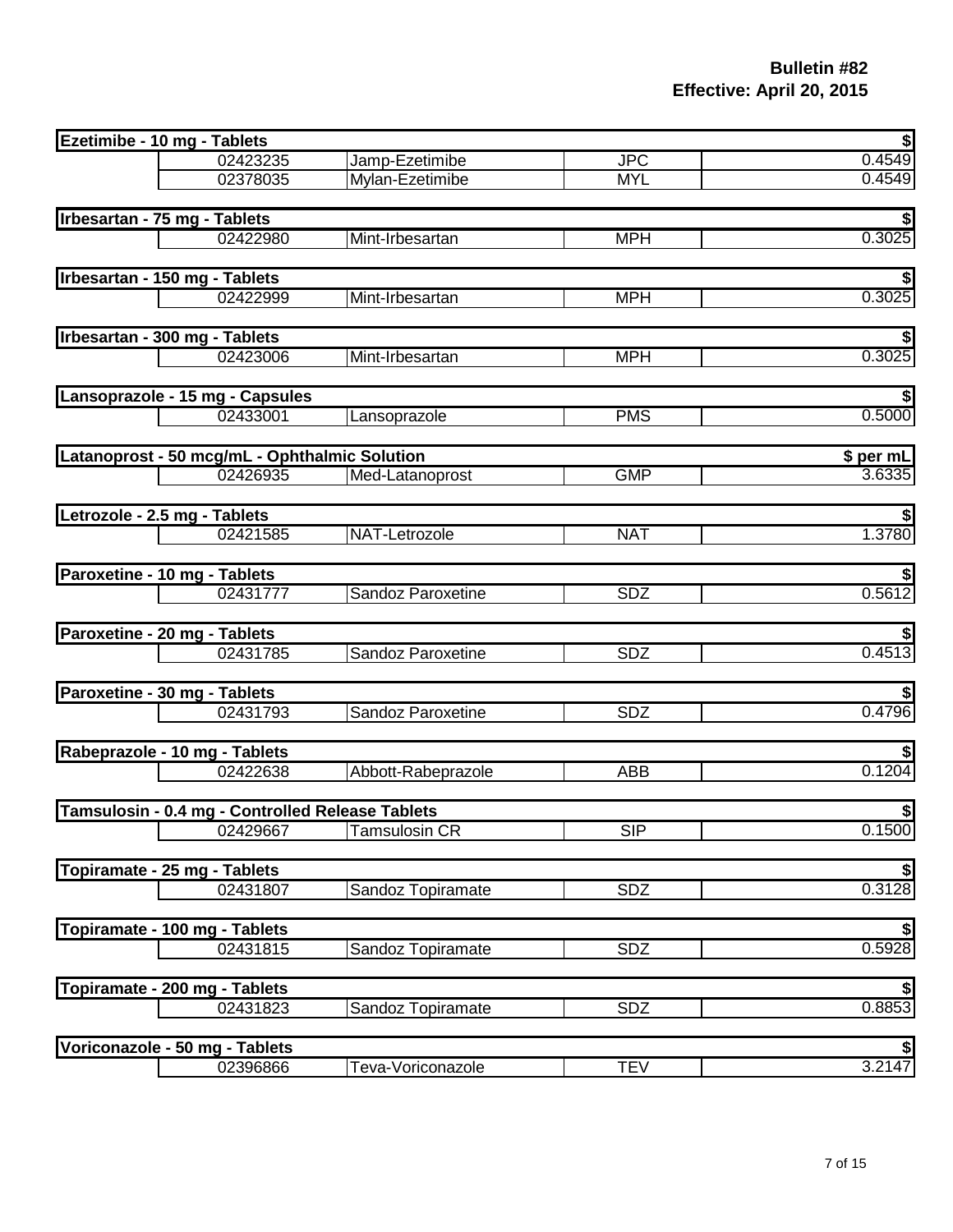| Voriconazole - 200 mg - Tablets |                   |     |        |
|---------------------------------|-------------------|-----|--------|
| 02396874                        | Teva-Voriconazole | TEV |        |
|                                 |                   |     |        |
| Zopiclone - 7.5 mg - Tablets    |                   |     |        |
| 02406977                        | Jamp-Zopiclone    | JPC | 0.3125 |
|                                 |                   |     |        |

\*\* The price has resulted in a change to the lowest price in the category.

#### **Product Deletions**

#### **The following products have been deleted.**

| 02291037 | Apo-Diltiaz TZ             | diltiazem       | 120 mg              | <b>Tablets</b>         |
|----------|----------------------------|-----------------|---------------------|------------------------|
| 02291045 | Apo-Diltiaz TZ             | diltiazem       | 180 mg              | Tablets                |
| 02291053 | Apo-Diltiaz TZ             | diltiazem       | 240 mg              | <b>Tablets</b>         |
| 02291061 | Apo-Diltiaz TZ             | diltiazem       | 300 mg              | <b>Tablets</b>         |
| 02291088 | Apo-Diltiaz TZ             | diltiazem       | $\overline{360}$ mg | <b>Tablets</b>         |
| 01912518 | <b>Apo-Ferrous Sulfate</b> | ferrous sulfate | 300 mg              | <b>Tablets</b>         |
| 02261979 | Apo-Lisinopril/HCTZ        | lisinopril/HCTZ | 10/12.5 mg          | <b>Tablets</b>         |
| 02261987 | Apo-Lisinopril/HCTZ        | lisinopril/HCTZ | 20/12.5 mg          | <b>Tablets</b>         |
| 02261995 | Apo-Lisinopril/HCTZ        | lisinopril/HCTZ | 20/25 mg            | <b>Tablets</b>         |
| 00778354 | Apo-Sulin                  | sulindac        | 150 mg              | <b>Tablets</b>         |
| 00778362 | Apo-Sulin                  | sulindac        | 200 mg              | <b>Tablets</b>         |
| 02236841 | Levaquin                   | levofloxacin    | 250 mg              | <b>Tablets</b>         |
| 02241480 | Norvir Sec                 | ritanovir       | 100 mg              | Capsules               |
| 02031159 | ratio-Levobunolol          | levobunolol     | 0.25%               | Ophthalmic<br>Solution |
| 02313049 | Teva-Anastrozole           | anastrozole     | 1 mg                | <b>Tablets</b>         |
| 02218461 | Teva-Fluvoxamine           | fluvoxamine     | 100 mg              | <b>Tablets</b>         |
| 02377950 | Teva-Galanatamine ER       | galantamine     | 8 mg                | <b>Tablets</b>         |
| 02377969 | Teva-Galanatamine ER       | galantamine     | 16 mg               | <b>Tablets</b>         |
| 02377977 | Teva-Galanatamine ER       | galantamine     | 24 mg               | <b>Tablets</b>         |
| 02315971 | Teva-Irbesartan            | irbesartan      | 75 mg               | <b>Tablets</b>         |
| 02315998 | Teva-Irbesartan            | irbesartan      | 150 mg              | <b>Tablets</b>         |
| 02316005 | Teva-Irbesartan            | irbesartan      | 300 mg              | <b>Tablets</b>         |
| 02236848 | Teva-Ticlopidine           | ticlopidine     | 250 mg              | <b>Tablets</b>         |
|          |                            |                 |                     |                        |
| 02211920 | Teva-Verapamil SR          | verapamil       | 240 mg              | <b>Tablets</b>         |

## **Category Deletions**

- Amiloride/HCTZ 5/50 mg Tablets
- Calcitriol 0.25 mcg Capsules
- Calcitriol 0.5 mcg Capsules
- Levobunolol 0.5% Ophthalmic Solution
- Enalapril/HCTZ 5 mg/12.5 mg Tablets
- Enalapril/HCTZ 10 mg/25 mg Tablets
- Methotrexate 25 mg/mL Injection *(Preservative Free)*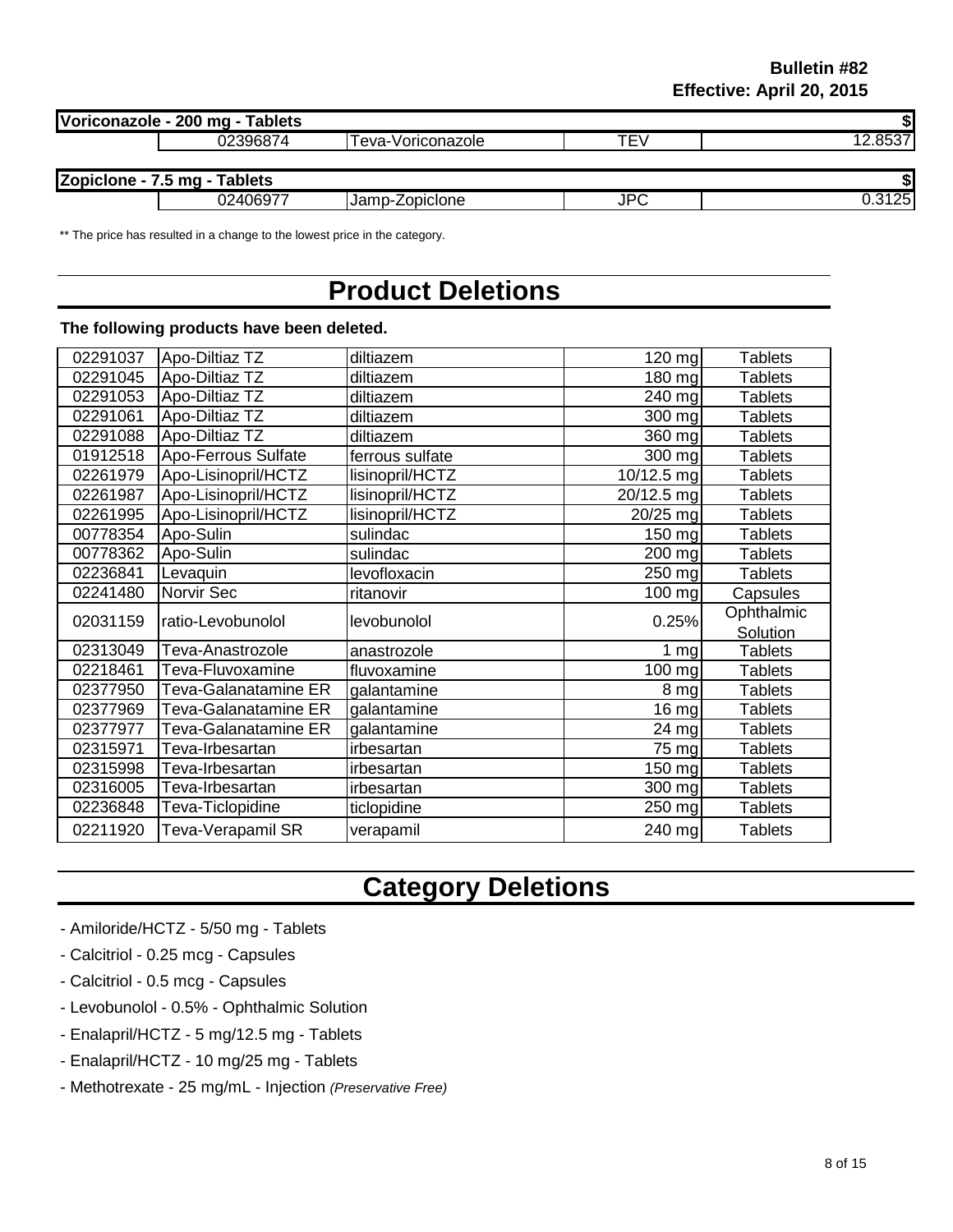- Methotrexate 25 mg/mL Injection *(With Preservative)*
- Naratriptan 1 mg Tablets
- Naratriptan 2.5 mg Tablets
- Ofloxacin 0.3% Ophthalmic Solution
- Ranitidine 15 mg/mL Oral Solution
- Ticlopidine 250 mg Tablets
- Tizanidine 4 mg Tablets

## **Interchangeable Product Price Changes**

|          | The following changes in prices have occurred: |                       |                  |                        | $($ \$) |
|----------|------------------------------------------------|-----------------------|------------------|------------------------|---------|
| 00582344 | Accutane                                       | isotretinoin          | $10$ mg          | Capsules               | 1.0337  |
| 00582352 | Accutane                                       | isotretinoin          | 40 mg            | Capsules               | 2.1091  |
| 02242518 | Actonel                                        | risendronate          | 5 mg             | <b>Tablets</b>         | 2.1277  |
| 02239146 | Actonel                                        | risendronate          | 30 mg            | <b>Tablets</b>         | 13.7887 |
| 02246896 | Actonel                                        | risendronate          | 35 mg            | <b>Tablets</b>         | 11.6420 |
| 02162725 | Anaprox                                        | naproxen sodium       | 275 mg           | <b>Tablets</b>         | 0.7666  |
| 02162717 | Anaprox DS                                     | naproxen sodium       | 550 mg           | <b>Tablets</b>         | 1.4760  |
| 01997580 | Asacol                                         | mesalazine            | 400 mg           | <b>Tablets</b>         | 0.6157  |
| 00882801 | Apo-Prazo                                      | prazosin              | $1 \, \text{mg}$ | <b>Tablets</b>         | 0.2743  |
| 00882828 | Apo-Prazo                                      | prazosin              | $2 \, mg$        | <b>Tablets</b>         | 0.3725  |
| 00882836 | Apo-Prazo                                      | prazosin              | 5 mg             | <b>Tablets</b>         | 0.5121  |
| 02238048 | Apo-Valproic                                   | valproic acid         | 250 mg           | Capsules               | 0.2905  |
| 02224135 | Arimidex                                       | anastrozole           | $1 \, \text{mg}$ | <b>Tablets</b>         | 5.7050  |
| 02244021 | <b>Atacand Plus</b>                            | candesartan/HCTZ      | 16/12.5 mg       | <b>Tablets</b>         | 1.3406  |
| 02163659 | Cefzil                                         | cefprozil             | 250 mg           | <b>Tablets</b>         | 2.1830  |
| 02163667 | Cefzil                                         | cefprozil             | 500 mg           | <b>Tablets</b>         | 4.2796  |
| 02163675 | Cefzil                                         | cefprozil             | 125 mg/5 mL      | <b>Oral Suspension</b> | 0.2134  |
| 02163683 | Cefzil                                         | cefprozil             | 250 mg/5 mL      | <b>Oral Suspension</b> | 0.4263  |
| 02192748 | Cellcept                                       | mycophenolate         | 250 mg           | Capsules               | 2.2887  |
| 02237484 | Cellcept                                       | mycophenolate         | 500 mg           | <b>Tablets</b>         | 4.5774  |
| 00548375 | Cesamet                                        | nabilone              | 1 <sub>mg</sub>  | Capsules               | 7.3060  |
| 02256193 | Cesamet                                        | nabilone              | $0.5$ mg         | Capsules               | 3.6531  |
| 01945270 | Ciloxan                                        | ciprofloxacin         | 0.3%             | Ophthalmic<br>Soution  | 2.4046  |
| 02263238 | Cipralex                                       | escitalopram          | $10$ mg          | <b>Tablets</b>         | 1.9264  |
| 02263254 | Cipralex                                       | escitalopram          | 20 mg            | <b>Tablets</b>         | 2.0509  |
| 02239213 | Combivir                                       | lamivudine/zidovudine | 150/300 mg       | <b>Tablets</b>         | 11.6461 |
| 02240113 | Cosopt                                         | dorazolomide/timolol  | 2/0.5%           | Ophthalmic<br>Soution  | 7.3288  |
| 02182815 | Cozaar                                         | losartan              | 25 mg            | <b>Tablets</b>         | 1.5879  |
| 02182874 | Cozaar                                         | losartan              | 50 mg            | <b>Tablets</b>         | 1.5879  |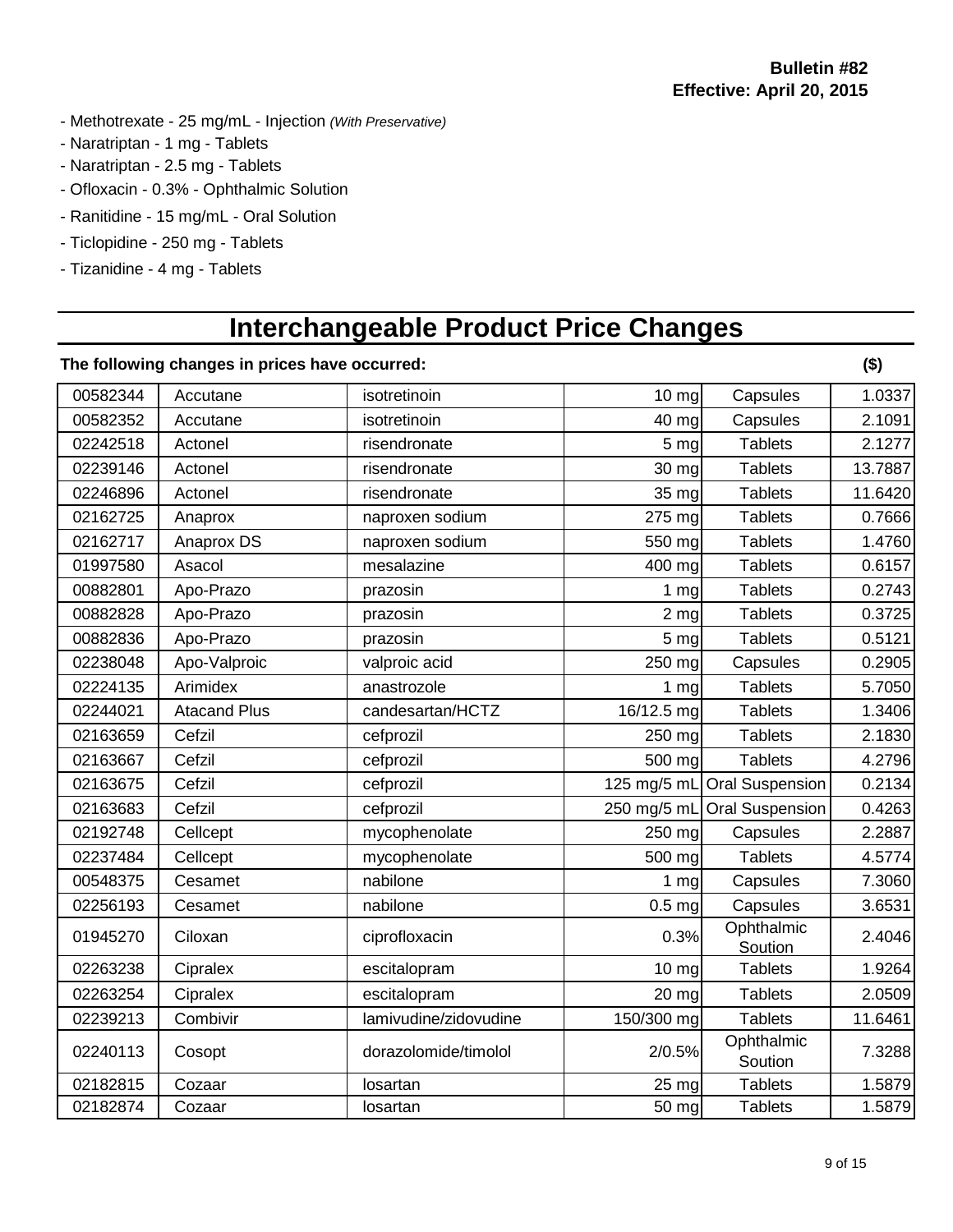| 02182882 | Cozaar             | losartan                         | 100 mg                  | <b>Tablets</b> | 1.5879   |
|----------|--------------------|----------------------------------|-------------------------|----------------|----------|
| 02224550 | Diabeta            | glyburide                        | $2.5$ mg                | <b>Tablets</b> | 0.1522   |
| 02224569 | Diabeta            | glyburide                        | 5 mg                    | <b>Tablets</b> | 0.2728   |
| 02233542 | Diane-35           | cyproterone/ethinyl<br>estradiol | 2/0.035 mg              | <b>Tablets</b> | 1.8020   |
| 00578428 | Diprosalic         | betamethasone/asa                | 0.5/20/mg/g             | Lotion         | 0.6036   |
| 00851744 | Elocom             | mometasone                       | 0.1%                    | Cream          | 0.7589   |
| 00871095 | Elocom             | mometasone                       | 0.1%                    | Lotion         | 0.5305   |
| 00851736 | Elocom             | mometasone                       | 0.1%                    | Ointment       | 0.7537   |
| 02244000 | Estradot           | estradiol-17b                    | 50 mcg/day              | Patch          | 3.1529   |
| 02244001 | Estradot           | estradiol-17b                    | 75 mcg/day              | Patch          | 3.3811   |
| 02244002 | Estradot           | estradiol-17b                    | 100 mcg/day             | Patch          | 3.5723   |
| 02242115 | Exelon             | rivastigmine                     | $\overline{1.5}$ mg     | Capsules       | 2.8922   |
| 02242116 | Exelon             | rivastigmine                     | $3 \frac{mg}{g}$        | Capsules       | 2.8922   |
| 02242117 | Exelon             | rivastigmine                     | 4.5 <sub>mg</sub>       | Capsules       | 2.8922   |
| 02242118 | Exelon             | rivastigmine                     | 6 mg                    | Capsules       | 2.8922   |
| 02247521 | Ezetrol            | ezetimibe                        | 10 mg                   | <b>Tablets</b> | 2.0475   |
| 02229110 | Famvir             | famciclovir                      | $\overline{1}$ 25 mg    | <b>Tablets</b> | 3.3176   |
| 02229129 | Famvir             | famciclovir                      | 250 mg                  | <b>Tablets</b> | 4.4961   |
| 02177102 | Famvir             | famciclovir                      | 500 mg                  | <b>Tablets</b> | 8.0111   |
| 02231384 | Femara             | letrozole                        | 2.5 <sub>mg</sub>       | <b>Tablets</b> | 7.5882   |
| 02245329 | Fosamax            | alendronate                      | 70 mg                   | <b>Tablets</b> | 11.7620  |
| 02253275 | Gleevec            | imatinib                         | 100 mg                  | <b>Tablets</b> | 30.9590  |
| 02253283 | Gleevec            | imatinib                         | $\overline{4}00$ mg     | <b>Tablets</b> | 123.8362 |
| 02099233 | Glucophage         | metformin                        | 500 mg                  | <b>Tablets</b> | 0.2988   |
| 02162849 | Glucophage         | metformin                        | 850 mg                  | <b>Tablets</b> | 0.4041   |
| 02230047 | Hyzaar             | losartan/HCTZ                    | $\frac{1}{50}$ /12.5 mg | <b>Tablets</b> | 1.5879   |
| 02297841 | Hyzaar             | losartan/HCTZ                    | 100/12.5 mg             | <b>Tablets</b> | 1.5446   |
| 02241007 | Hyzaar DS          | losartan/HCTZ                    | 100/25 mg               | <b>Tablets</b> | 1.5879   |
| 02126559 | Imdur              | isosorbide-5-mononitrate         | 60 mg                   | <b>Tablets</b> | 0.7928   |
| 00004596 | Imuran             | azathioprine                     | 50 mg                   | <b>Tablets</b> | 1.0810   |
| 01911473 | Inhibace           | cilazapril                       | 2.5 <sub>mg</sub>       | <b>Tablets</b> | 0.8998   |
| 01911481 | <b>Inhibace</b>    | cilazapril                       | $10 \, mg$              | <b>Tablets</b> | 1.0454   |
| 01907123 | <b>Isoptin SR</b>  | verapamil                        | 120 mg                  | <b>Tablets</b> | 1.6211   |
| 01934317 | <b>Isoptin SR</b>  | verapamil                        | 180 mg                  | <b>Tablets</b> | 1.8304   |
| 00742554 | <b>Isoptin SR</b>  | verapamil                        | 240 mg                  | <b>Tablets</b> | 2.4411   |
| 02385031 | Jamp-Alendronate   | alendronate                      | 70 mg                   | <b>Tablets</b> | 2.5143   |
| 02367556 | Jamp-Atenolol      | atenolol                         | 25 mg                   | <b>Tablets</b> | 0.0676   |
| 02367564 | Jamp-Atenolol      | atenolol                         | 50 mg                   | <b>Tablets</b> | 0.1437   |
| 02367572 | Jamp-Atenolol      | atenolol                         | 100 mg                  | <b>Tablets</b> | 0.2362   |
| 02386496 | Jamp-Candesartan   | candesartan                      | 4 mg                    | <b>Tablets</b> | 0.1700   |
| 02386518 | Jamp-Candesartan   | candesartan                      | 8 mg                    | <b>Tablets</b> | 0.2850   |
| 02386526 | Jamp-Candesartan   | candesartan                      | 16 mg                   | <b>Tablets</b> | 0.2850   |
| 02386534 | Jamp-Candesartan   | candesartan                      | 32 mg                   | <b>Tablets</b> | 0.2850   |
| 02380358 | Jamp-Ciprofloxacin | ciprofloxacin                    | 250 mg                  | <b>Tablets</b> | 0.6186   |
| 02380366 | Jamp-Ciprofloxacin | ciprofloxacin                    | 500 mg                  | <b>Tablets</b> | 0.6979   |
| 02380374 | Jamp-Ciprofloxacin | ciprofloxacin                    | 750 mg                  | <b>Tablets</b> | 1.2780   |
| 02369206 | Jamp-Domperidone   | domperidone                      | $10 \text{ mg}$         | <b>Tablets</b> | 0.0594   |
| 02404419 | Jamp-Donepezil     | donepezil                        | 5 <sub>mg</sub>         | <b>Tablets</b> | 1.1806   |
| 02404427 | Jamp-Donepezil     | donepezil                        | $10 \text{ mg}$         | <b>Tablets</b> | 1.1806   |
| 02357224 | Jamp-Finasteride   | finasteride                      | 5 <sub>mg</sub>         | <b>Tablets</b> | 0.4633   |
| 02386402 | Jamp-Fluoxetine    |                                  |                         |                | 0.4598   |
|          |                    | fluoxetine                       | $20 \, mg$              | Capsules       |          |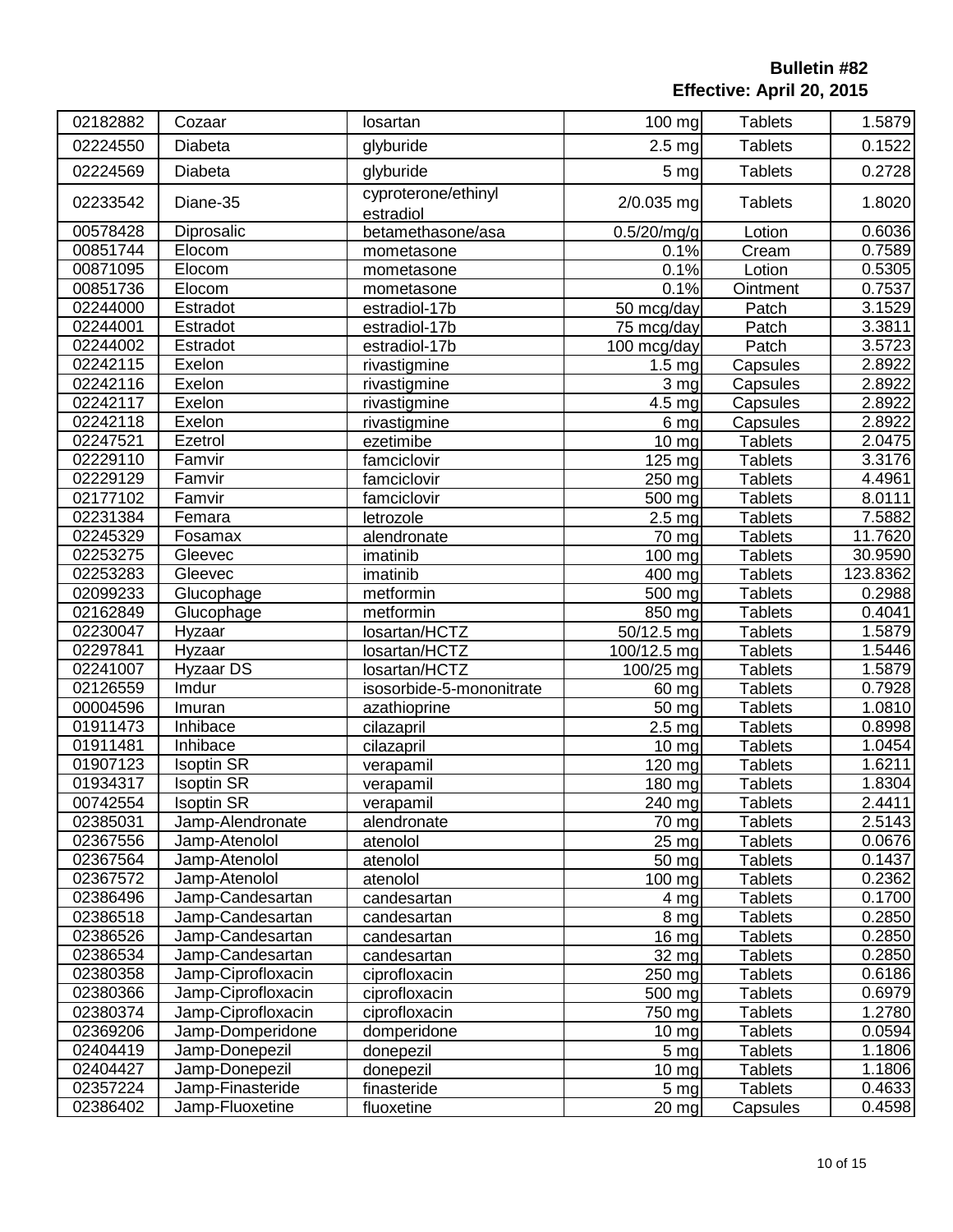| 02373009<br>2.5 <sub>mg</sub><br><b>Tablets</b><br>Jamp-Letrozole<br>letrozole<br>Jamp-Losartan HCTZ<br>losartan/HCTZ<br>02408244<br>$\overline{50/12.5}$ mg<br><b>Tablets</b><br>02408252<br>$\frac{100}{25}$ mg<br>Jamp-Losartan HCTZ<br>losartan/HCTZ<br><b>Tablets</b><br>02419173<br>Jamp-Methotrexate<br>25 mg/mL<br>methotrexate<br>Injectable<br>02386399<br>Jamp-Mycophenolate<br>$250$ mg<br>mycophenolate<br>Capsules<br>02380382<br><b>Tablets</b><br>Jamp-Mycophenolate<br>500 mg<br>mycophenolate<br>02313685<br>Jamp-Ondansetron<br><b>Tablets</b><br>4 <sub>mg</sub><br>ondansetron<br>02313693<br>Jamp-Ondansetron<br>$8 \mathrm{mg}$<br><b>Tablets</b><br>ondansetron<br>02368862<br>Jamp-Paroxetine<br>10 mg<br><b>Tablets</b><br>paroxetine<br>02368870<br>Jamp-Paroxetine<br>$\overline{20}$ mg<br><b>Tablets</b><br>paroxetine<br>02397307<br><b>Tablets</b><br>Jamp-Pioglitazone<br>pioglitazone<br>15 <sub>mg</sub><br>02365529<br>Jamp-Pioglitazone<br><b>Tablets</b><br>30 mg<br>pioglitazone<br>02365537<br>$\overline{4}5$ mg<br><b>Tablets</b><br>Jamp-Pioglitazone<br>pioglitazone<br>02330954<br><b>Tablets</b><br>Jamp-Pravastatin<br>$10 \, mg$<br>pravastatin<br>02330962<br>Jamp-Pravastatin<br>20 mg<br><b>Tablets</b><br>pravastatin<br>02330970<br>$40 \text{ mg}$<br><b>Tablets</b><br>Jamp-Pravastatin<br>pravastatin<br>02330458<br>200 mg<br><b>Tablets</b><br>Jamp-Quetiapine<br>quetiapine<br>02368552<br>35 mg<br><b>Tablets</b><br>Jamp-Risedronate<br>risedronate<br>02359529<br>Jamp-Risperidone<br>$\overline{0.25}$ mg<br><b>Tablets</b><br>risperidone<br>02359537<br>Jamp-Risperidone<br>0.5 <sub>mg</sub><br><b>Tablets</b><br>risperidone<br>02359545<br>Jamp-Risperidone<br><b>Tablets</b><br>1 <sub>mg</sub><br>risperidone<br>02359553<br>Jamp-Risperidone<br>2 <sub>mg</sub><br><b>Tablets</b><br>risperidone<br>02359561<br>Jamp-Risperidone<br>3 mg<br><b>Tablets</b><br>risperidone<br>02359588<br>Jamp-Risperidone<br>4 <sub>mg</sub><br><b>Tablets</b><br>risperidone<br>02357143<br>Jamp-Sertraline<br>$\overline{25}$ mg<br>sertraline<br>Capsules<br>02357151<br>Jamp-Sertraline<br>50 mg<br>sertraline<br>Capsules<br>Jamp-Sertraline<br>$\frac{100}{100}$ mg<br>02357178<br>sertraline<br>Capsules<br>02406969<br>Jamp-Zopiclone<br>5 <sub>mg</sub><br><b>Tablets</b><br>zopiclone<br>02061562<br>$20 \frac{mg}{g}$<br>Lescol<br>fluvastatin<br><b>Tablets</b><br>02061570<br>$\overline{40}$ mg<br>Lescol<br><b>Tablets</b><br>fluvastatin<br>00455881<br>$10 \frac{mg}{g}$<br>Lioresal<br>baclofen<br><b>Tablets</b><br>00636576<br>Lioresal D.S<br>$20$ mg<br>baclofen<br><b>Tablets</b><br>02131048<br>Lioresal Intrathecal<br>$0.05$ mg/mL<br>baclofen<br>Injection<br>02131056<br>Lioresal Intrathecal<br>baclofen<br>Injection<br>$0.5$ mg/mL<br>02131064<br>2 mg/mL<br>Lioresal Intrathecal<br>baclofen<br>Injection<br>00397423<br>50 mg<br><b>Tablets</b><br>metoprolol<br>Lopresor<br>00397431<br><b>Tablets</b><br>$\overline{100}$ mg<br>metoprolol<br>Lopresor<br>00658855<br>Lopresor SR<br>100 mg<br><b>Tablets</b><br>metoprolol<br>00534560<br>Lopresor SR<br>200 mg<br><b>Tablets</b><br>metoprolol<br>02190915<br>Losec<br><b>Tablets</b><br>omeprazole<br>$20 \, mg$<br>00846503<br>omeprazole<br>Capsules<br>Losec<br>$20 \, mg$<br>desogestrel/ethinyl<br>0.15/0.03 mg<br>Marvelon 21<br>02042487<br><b>Tablets</b><br>estradiol<br>desogestrel/ethinyl<br>02042479<br>Marvelon 28<br>$0.15/0.03$ mg<br><b>Tablets</b><br>estradiol<br>Maxalt<br>02240521<br>$10 \text{ mg}$<br><b>Tablets</b><br>rizatriptan<br>Maxalt RPD<br>02240518<br>5 <sub>mg</sub><br><b>Tablets</b><br>rizatriptan<br>Maxalt RPD<br>02240519<br><b>Tablets</b><br>$10 \text{ mg}$<br>rizatriptan<br>02170698<br>Methotrexate<br><b>Tablets</b><br>methotrexate<br>2.5 <sub>mg</sub> |          |              |              |          |           |                     |
|---------------------------------------------------------------------------------------------------------------------------------------------------------------------------------------------------------------------------------------------------------------------------------------------------------------------------------------------------------------------------------------------------------------------------------------------------------------------------------------------------------------------------------------------------------------------------------------------------------------------------------------------------------------------------------------------------------------------------------------------------------------------------------------------------------------------------------------------------------------------------------------------------------------------------------------------------------------------------------------------------------------------------------------------------------------------------------------------------------------------------------------------------------------------------------------------------------------------------------------------------------------------------------------------------------------------------------------------------------------------------------------------------------------------------------------------------------------------------------------------------------------------------------------------------------------------------------------------------------------------------------------------------------------------------------------------------------------------------------------------------------------------------------------------------------------------------------------------------------------------------------------------------------------------------------------------------------------------------------------------------------------------------------------------------------------------------------------------------------------------------------------------------------------------------------------------------------------------------------------------------------------------------------------------------------------------------------------------------------------------------------------------------------------------------------------------------------------------------------------------------------------------------------------------------------------------------------------------------------------------------------------------------------------------------------------------------------------------------------------------------------------------------------------------------------------------------------------------------------------------------------------------------------------------------------------------------------------------------------------------------------------------------------------------------------------------------------------------------------------------------------------------------------------------------------------------------------------------------------------------------------------------------------------------------------------------------------------------------------------------------------------------------------------------------------------------------------------------------------------------------------------------------------------------------------------------------------------------------------------------------------------------------------------------------------------------------------------------------------------------------------------------------------------------------------------------------------------------------------|----------|--------------|--------------|----------|-----------|---------------------|
|                                                                                                                                                                                                                                                                                                                                                                                                                                                                                                                                                                                                                                                                                                                                                                                                                                                                                                                                                                                                                                                                                                                                                                                                                                                                                                                                                                                                                                                                                                                                                                                                                                                                                                                                                                                                                                                                                                                                                                                                                                                                                                                                                                                                                                                                                                                                                                                                                                                                                                                                                                                                                                                                                                                                                                                                                                                                                                                                                                                                                                                                                                                                                                                                                                                                                                                                                                                                                                                                                                                                                                                                                                                                                                                                                                                                                                                         |          |              |              |          |           | 1.3780              |
|                                                                                                                                                                                                                                                                                                                                                                                                                                                                                                                                                                                                                                                                                                                                                                                                                                                                                                                                                                                                                                                                                                                                                                                                                                                                                                                                                                                                                                                                                                                                                                                                                                                                                                                                                                                                                                                                                                                                                                                                                                                                                                                                                                                                                                                                                                                                                                                                                                                                                                                                                                                                                                                                                                                                                                                                                                                                                                                                                                                                                                                                                                                                                                                                                                                                                                                                                                                                                                                                                                                                                                                                                                                                                                                                                                                                                                                         |          |              |              |          |           | 0.3147              |
|                                                                                                                                                                                                                                                                                                                                                                                                                                                                                                                                                                                                                                                                                                                                                                                                                                                                                                                                                                                                                                                                                                                                                                                                                                                                                                                                                                                                                                                                                                                                                                                                                                                                                                                                                                                                                                                                                                                                                                                                                                                                                                                                                                                                                                                                                                                                                                                                                                                                                                                                                                                                                                                                                                                                                                                                                                                                                                                                                                                                                                                                                                                                                                                                                                                                                                                                                                                                                                                                                                                                                                                                                                                                                                                                                                                                                                                         |          |              |              |          |           | 0.3147              |
|                                                                                                                                                                                                                                                                                                                                                                                                                                                                                                                                                                                                                                                                                                                                                                                                                                                                                                                                                                                                                                                                                                                                                                                                                                                                                                                                                                                                                                                                                                                                                                                                                                                                                                                                                                                                                                                                                                                                                                                                                                                                                                                                                                                                                                                                                                                                                                                                                                                                                                                                                                                                                                                                                                                                                                                                                                                                                                                                                                                                                                                                                                                                                                                                                                                                                                                                                                                                                                                                                                                                                                                                                                                                                                                                                                                                                                                         |          |              |              |          |           | 6.2500              |
|                                                                                                                                                                                                                                                                                                                                                                                                                                                                                                                                                                                                                                                                                                                                                                                                                                                                                                                                                                                                                                                                                                                                                                                                                                                                                                                                                                                                                                                                                                                                                                                                                                                                                                                                                                                                                                                                                                                                                                                                                                                                                                                                                                                                                                                                                                                                                                                                                                                                                                                                                                                                                                                                                                                                                                                                                                                                                                                                                                                                                                                                                                                                                                                                                                                                                                                                                                                                                                                                                                                                                                                                                                                                                                                                                                                                                                                         |          |              |              |          |           | 0.5155              |
|                                                                                                                                                                                                                                                                                                                                                                                                                                                                                                                                                                                                                                                                                                                                                                                                                                                                                                                                                                                                                                                                                                                                                                                                                                                                                                                                                                                                                                                                                                                                                                                                                                                                                                                                                                                                                                                                                                                                                                                                                                                                                                                                                                                                                                                                                                                                                                                                                                                                                                                                                                                                                                                                                                                                                                                                                                                                                                                                                                                                                                                                                                                                                                                                                                                                                                                                                                                                                                                                                                                                                                                                                                                                                                                                                                                                                                                         |          |              |              |          |           | 1.0310              |
|                                                                                                                                                                                                                                                                                                                                                                                                                                                                                                                                                                                                                                                                                                                                                                                                                                                                                                                                                                                                                                                                                                                                                                                                                                                                                                                                                                                                                                                                                                                                                                                                                                                                                                                                                                                                                                                                                                                                                                                                                                                                                                                                                                                                                                                                                                                                                                                                                                                                                                                                                                                                                                                                                                                                                                                                                                                                                                                                                                                                                                                                                                                                                                                                                                                                                                                                                                                                                                                                                                                                                                                                                                                                                                                                                                                                                                                         |          |              |              |          |           | 3.3495              |
|                                                                                                                                                                                                                                                                                                                                                                                                                                                                                                                                                                                                                                                                                                                                                                                                                                                                                                                                                                                                                                                                                                                                                                                                                                                                                                                                                                                                                                                                                                                                                                                                                                                                                                                                                                                                                                                                                                                                                                                                                                                                                                                                                                                                                                                                                                                                                                                                                                                                                                                                                                                                                                                                                                                                                                                                                                                                                                                                                                                                                                                                                                                                                                                                                                                                                                                                                                                                                                                                                                                                                                                                                                                                                                                                                                                                                                                         |          |              |              |          |           | 5.1110              |
|                                                                                                                                                                                                                                                                                                                                                                                                                                                                                                                                                                                                                                                                                                                                                                                                                                                                                                                                                                                                                                                                                                                                                                                                                                                                                                                                                                                                                                                                                                                                                                                                                                                                                                                                                                                                                                                                                                                                                                                                                                                                                                                                                                                                                                                                                                                                                                                                                                                                                                                                                                                                                                                                                                                                                                                                                                                                                                                                                                                                                                                                                                                                                                                                                                                                                                                                                                                                                                                                                                                                                                                                                                                                                                                                                                                                                                                         |          |              |              |          |           | 0.5612              |
|                                                                                                                                                                                                                                                                                                                                                                                                                                                                                                                                                                                                                                                                                                                                                                                                                                                                                                                                                                                                                                                                                                                                                                                                                                                                                                                                                                                                                                                                                                                                                                                                                                                                                                                                                                                                                                                                                                                                                                                                                                                                                                                                                                                                                                                                                                                                                                                                                                                                                                                                                                                                                                                                                                                                                                                                                                                                                                                                                                                                                                                                                                                                                                                                                                                                                                                                                                                                                                                                                                                                                                                                                                                                                                                                                                                                                                                         |          |              |              |          |           | 0.4513              |
|                                                                                                                                                                                                                                                                                                                                                                                                                                                                                                                                                                                                                                                                                                                                                                                                                                                                                                                                                                                                                                                                                                                                                                                                                                                                                                                                                                                                                                                                                                                                                                                                                                                                                                                                                                                                                                                                                                                                                                                                                                                                                                                                                                                                                                                                                                                                                                                                                                                                                                                                                                                                                                                                                                                                                                                                                                                                                                                                                                                                                                                                                                                                                                                                                                                                                                                                                                                                                                                                                                                                                                                                                                                                                                                                                                                                                                                         |          |              |              |          |           | 0.5809              |
|                                                                                                                                                                                                                                                                                                                                                                                                                                                                                                                                                                                                                                                                                                                                                                                                                                                                                                                                                                                                                                                                                                                                                                                                                                                                                                                                                                                                                                                                                                                                                                                                                                                                                                                                                                                                                                                                                                                                                                                                                                                                                                                                                                                                                                                                                                                                                                                                                                                                                                                                                                                                                                                                                                                                                                                                                                                                                                                                                                                                                                                                                                                                                                                                                                                                                                                                                                                                                                                                                                                                                                                                                                                                                                                                                                                                                                                         |          |              |              |          |           | 0.8139              |
|                                                                                                                                                                                                                                                                                                                                                                                                                                                                                                                                                                                                                                                                                                                                                                                                                                                                                                                                                                                                                                                                                                                                                                                                                                                                                                                                                                                                                                                                                                                                                                                                                                                                                                                                                                                                                                                                                                                                                                                                                                                                                                                                                                                                                                                                                                                                                                                                                                                                                                                                                                                                                                                                                                                                                                                                                                                                                                                                                                                                                                                                                                                                                                                                                                                                                                                                                                                                                                                                                                                                                                                                                                                                                                                                                                                                                                                         |          |              |              |          |           | 1.2237              |
|                                                                                                                                                                                                                                                                                                                                                                                                                                                                                                                                                                                                                                                                                                                                                                                                                                                                                                                                                                                                                                                                                                                                                                                                                                                                                                                                                                                                                                                                                                                                                                                                                                                                                                                                                                                                                                                                                                                                                                                                                                                                                                                                                                                                                                                                                                                                                                                                                                                                                                                                                                                                                                                                                                                                                                                                                                                                                                                                                                                                                                                                                                                                                                                                                                                                                                                                                                                                                                                                                                                                                                                                                                                                                                                                                                                                                                                         |          |              |              |          |           | 0.4050              |
|                                                                                                                                                                                                                                                                                                                                                                                                                                                                                                                                                                                                                                                                                                                                                                                                                                                                                                                                                                                                                                                                                                                                                                                                                                                                                                                                                                                                                                                                                                                                                                                                                                                                                                                                                                                                                                                                                                                                                                                                                                                                                                                                                                                                                                                                                                                                                                                                                                                                                                                                                                                                                                                                                                                                                                                                                                                                                                                                                                                                                                                                                                                                                                                                                                                                                                                                                                                                                                                                                                                                                                                                                                                                                                                                                                                                                                                         |          |              |              |          |           | 0.4778              |
|                                                                                                                                                                                                                                                                                                                                                                                                                                                                                                                                                                                                                                                                                                                                                                                                                                                                                                                                                                                                                                                                                                                                                                                                                                                                                                                                                                                                                                                                                                                                                                                                                                                                                                                                                                                                                                                                                                                                                                                                                                                                                                                                                                                                                                                                                                                                                                                                                                                                                                                                                                                                                                                                                                                                                                                                                                                                                                                                                                                                                                                                                                                                                                                                                                                                                                                                                                                                                                                                                                                                                                                                                                                                                                                                                                                                                                                         |          |              |              |          |           | 0.5755              |
|                                                                                                                                                                                                                                                                                                                                                                                                                                                                                                                                                                                                                                                                                                                                                                                                                                                                                                                                                                                                                                                                                                                                                                                                                                                                                                                                                                                                                                                                                                                                                                                                                                                                                                                                                                                                                                                                                                                                                                                                                                                                                                                                                                                                                                                                                                                                                                                                                                                                                                                                                                                                                                                                                                                                                                                                                                                                                                                                                                                                                                                                                                                                                                                                                                                                                                                                                                                                                                                                                                                                                                                                                                                                                                                                                                                                                                                         |          |              |              |          |           | 0.6617              |
|                                                                                                                                                                                                                                                                                                                                                                                                                                                                                                                                                                                                                                                                                                                                                                                                                                                                                                                                                                                                                                                                                                                                                                                                                                                                                                                                                                                                                                                                                                                                                                                                                                                                                                                                                                                                                                                                                                                                                                                                                                                                                                                                                                                                                                                                                                                                                                                                                                                                                                                                                                                                                                                                                                                                                                                                                                                                                                                                                                                                                                                                                                                                                                                                                                                                                                                                                                                                                                                                                                                                                                                                                                                                                                                                                                                                                                                         |          |              |              |          |           | 2.4275              |
|                                                                                                                                                                                                                                                                                                                                                                                                                                                                                                                                                                                                                                                                                                                                                                                                                                                                                                                                                                                                                                                                                                                                                                                                                                                                                                                                                                                                                                                                                                                                                                                                                                                                                                                                                                                                                                                                                                                                                                                                                                                                                                                                                                                                                                                                                                                                                                                                                                                                                                                                                                                                                                                                                                                                                                                                                                                                                                                                                                                                                                                                                                                                                                                                                                                                                                                                                                                                                                                                                                                                                                                                                                                                                                                                                                                                                                                         |          |              |              |          |           | 0.1252              |
|                                                                                                                                                                                                                                                                                                                                                                                                                                                                                                                                                                                                                                                                                                                                                                                                                                                                                                                                                                                                                                                                                                                                                                                                                                                                                                                                                                                                                                                                                                                                                                                                                                                                                                                                                                                                                                                                                                                                                                                                                                                                                                                                                                                                                                                                                                                                                                                                                                                                                                                                                                                                                                                                                                                                                                                                                                                                                                                                                                                                                                                                                                                                                                                                                                                                                                                                                                                                                                                                                                                                                                                                                                                                                                                                                                                                                                                         |          |              |              |          |           | 0.2097              |
|                                                                                                                                                                                                                                                                                                                                                                                                                                                                                                                                                                                                                                                                                                                                                                                                                                                                                                                                                                                                                                                                                                                                                                                                                                                                                                                                                                                                                                                                                                                                                                                                                                                                                                                                                                                                                                                                                                                                                                                                                                                                                                                                                                                                                                                                                                                                                                                                                                                                                                                                                                                                                                                                                                                                                                                                                                                                                                                                                                                                                                                                                                                                                                                                                                                                                                                                                                                                                                                                                                                                                                                                                                                                                                                                                                                                                                                         |          |              |              |          |           | 0.2896              |
|                                                                                                                                                                                                                                                                                                                                                                                                                                                                                                                                                                                                                                                                                                                                                                                                                                                                                                                                                                                                                                                                                                                                                                                                                                                                                                                                                                                                                                                                                                                                                                                                                                                                                                                                                                                                                                                                                                                                                                                                                                                                                                                                                                                                                                                                                                                                                                                                                                                                                                                                                                                                                                                                                                                                                                                                                                                                                                                                                                                                                                                                                                                                                                                                                                                                                                                                                                                                                                                                                                                                                                                                                                                                                                                                                                                                                                                         |          |              |              |          |           | 0.5782              |
|                                                                                                                                                                                                                                                                                                                                                                                                                                                                                                                                                                                                                                                                                                                                                                                                                                                                                                                                                                                                                                                                                                                                                                                                                                                                                                                                                                                                                                                                                                                                                                                                                                                                                                                                                                                                                                                                                                                                                                                                                                                                                                                                                                                                                                                                                                                                                                                                                                                                                                                                                                                                                                                                                                                                                                                                                                                                                                                                                                                                                                                                                                                                                                                                                                                                                                                                                                                                                                                                                                                                                                                                                                                                                                                                                                                                                                                         |          |              |              |          |           | 0.8673              |
|                                                                                                                                                                                                                                                                                                                                                                                                                                                                                                                                                                                                                                                                                                                                                                                                                                                                                                                                                                                                                                                                                                                                                                                                                                                                                                                                                                                                                                                                                                                                                                                                                                                                                                                                                                                                                                                                                                                                                                                                                                                                                                                                                                                                                                                                                                                                                                                                                                                                                                                                                                                                                                                                                                                                                                                                                                                                                                                                                                                                                                                                                                                                                                                                                                                                                                                                                                                                                                                                                                                                                                                                                                                                                                                                                                                                                                                         |          |              |              |          |           | $\overline{1.1565}$ |
|                                                                                                                                                                                                                                                                                                                                                                                                                                                                                                                                                                                                                                                                                                                                                                                                                                                                                                                                                                                                                                                                                                                                                                                                                                                                                                                                                                                                                                                                                                                                                                                                                                                                                                                                                                                                                                                                                                                                                                                                                                                                                                                                                                                                                                                                                                                                                                                                                                                                                                                                                                                                                                                                                                                                                                                                                                                                                                                                                                                                                                                                                                                                                                                                                                                                                                                                                                                                                                                                                                                                                                                                                                                                                                                                                                                                                                                         |          |              |              |          |           | 0.2004              |
|                                                                                                                                                                                                                                                                                                                                                                                                                                                                                                                                                                                                                                                                                                                                                                                                                                                                                                                                                                                                                                                                                                                                                                                                                                                                                                                                                                                                                                                                                                                                                                                                                                                                                                                                                                                                                                                                                                                                                                                                                                                                                                                                                                                                                                                                                                                                                                                                                                                                                                                                                                                                                                                                                                                                                                                                                                                                                                                                                                                                                                                                                                                                                                                                                                                                                                                                                                                                                                                                                                                                                                                                                                                                                                                                                                                                                                                         |          |              |              |          |           | 0.4000              |
|                                                                                                                                                                                                                                                                                                                                                                                                                                                                                                                                                                                                                                                                                                                                                                                                                                                                                                                                                                                                                                                                                                                                                                                                                                                                                                                                                                                                                                                                                                                                                                                                                                                                                                                                                                                                                                                                                                                                                                                                                                                                                                                                                                                                                                                                                                                                                                                                                                                                                                                                                                                                                                                                                                                                                                                                                                                                                                                                                                                                                                                                                                                                                                                                                                                                                                                                                                                                                                                                                                                                                                                                                                                                                                                                                                                                                                                         |          |              |              |          |           | 0.4200              |
|                                                                                                                                                                                                                                                                                                                                                                                                                                                                                                                                                                                                                                                                                                                                                                                                                                                                                                                                                                                                                                                                                                                                                                                                                                                                                                                                                                                                                                                                                                                                                                                                                                                                                                                                                                                                                                                                                                                                                                                                                                                                                                                                                                                                                                                                                                                                                                                                                                                                                                                                                                                                                                                                                                                                                                                                                                                                                                                                                                                                                                                                                                                                                                                                                                                                                                                                                                                                                                                                                                                                                                                                                                                                                                                                                                                                                                                         |          |              |              |          |           | 0.2199              |
|                                                                                                                                                                                                                                                                                                                                                                                                                                                                                                                                                                                                                                                                                                                                                                                                                                                                                                                                                                                                                                                                                                                                                                                                                                                                                                                                                                                                                                                                                                                                                                                                                                                                                                                                                                                                                                                                                                                                                                                                                                                                                                                                                                                                                                                                                                                                                                                                                                                                                                                                                                                                                                                                                                                                                                                                                                                                                                                                                                                                                                                                                                                                                                                                                                                                                                                                                                                                                                                                                                                                                                                                                                                                                                                                                                                                                                                         |          |              |              |          |           | 1.0094              |
|                                                                                                                                                                                                                                                                                                                                                                                                                                                                                                                                                                                                                                                                                                                                                                                                                                                                                                                                                                                                                                                                                                                                                                                                                                                                                                                                                                                                                                                                                                                                                                                                                                                                                                                                                                                                                                                                                                                                                                                                                                                                                                                                                                                                                                                                                                                                                                                                                                                                                                                                                                                                                                                                                                                                                                                                                                                                                                                                                                                                                                                                                                                                                                                                                                                                                                                                                                                                                                                                                                                                                                                                                                                                                                                                                                                                                                                         |          |              |              |          |           | 1.4185              |
|                                                                                                                                                                                                                                                                                                                                                                                                                                                                                                                                                                                                                                                                                                                                                                                                                                                                                                                                                                                                                                                                                                                                                                                                                                                                                                                                                                                                                                                                                                                                                                                                                                                                                                                                                                                                                                                                                                                                                                                                                                                                                                                                                                                                                                                                                                                                                                                                                                                                                                                                                                                                                                                                                                                                                                                                                                                                                                                                                                                                                                                                                                                                                                                                                                                                                                                                                                                                                                                                                                                                                                                                                                                                                                                                                                                                                                                         |          |              |              |          |           | 0.8837              |
|                                                                                                                                                                                                                                                                                                                                                                                                                                                                                                                                                                                                                                                                                                                                                                                                                                                                                                                                                                                                                                                                                                                                                                                                                                                                                                                                                                                                                                                                                                                                                                                                                                                                                                                                                                                                                                                                                                                                                                                                                                                                                                                                                                                                                                                                                                                                                                                                                                                                                                                                                                                                                                                                                                                                                                                                                                                                                                                                                                                                                                                                                                                                                                                                                                                                                                                                                                                                                                                                                                                                                                                                                                                                                                                                                                                                                                                         |          |              |              |          |           | 1.7200              |
|                                                                                                                                                                                                                                                                                                                                                                                                                                                                                                                                                                                                                                                                                                                                                                                                                                                                                                                                                                                                                                                                                                                                                                                                                                                                                                                                                                                                                                                                                                                                                                                                                                                                                                                                                                                                                                                                                                                                                                                                                                                                                                                                                                                                                                                                                                                                                                                                                                                                                                                                                                                                                                                                                                                                                                                                                                                                                                                                                                                                                                                                                                                                                                                                                                                                                                                                                                                                                                                                                                                                                                                                                                                                                                                                                                                                                                                         |          |              |              |          |           | 18.2732             |
|                                                                                                                                                                                                                                                                                                                                                                                                                                                                                                                                                                                                                                                                                                                                                                                                                                                                                                                                                                                                                                                                                                                                                                                                                                                                                                                                                                                                                                                                                                                                                                                                                                                                                                                                                                                                                                                                                                                                                                                                                                                                                                                                                                                                                                                                                                                                                                                                                                                                                                                                                                                                                                                                                                                                                                                                                                                                                                                                                                                                                                                                                                                                                                                                                                                                                                                                                                                                                                                                                                                                                                                                                                                                                                                                                                                                                                                         |          |              |              |          |           | 13.6901             |
|                                                                                                                                                                                                                                                                                                                                                                                                                                                                                                                                                                                                                                                                                                                                                                                                                                                                                                                                                                                                                                                                                                                                                                                                                                                                                                                                                                                                                                                                                                                                                                                                                                                                                                                                                                                                                                                                                                                                                                                                                                                                                                                                                                                                                                                                                                                                                                                                                                                                                                                                                                                                                                                                                                                                                                                                                                                                                                                                                                                                                                                                                                                                                                                                                                                                                                                                                                                                                                                                                                                                                                                                                                                                                                                                                                                                                                                         |          |              |              |          |           | 54.7616             |
|                                                                                                                                                                                                                                                                                                                                                                                                                                                                                                                                                                                                                                                                                                                                                                                                                                                                                                                                                                                                                                                                                                                                                                                                                                                                                                                                                                                                                                                                                                                                                                                                                                                                                                                                                                                                                                                                                                                                                                                                                                                                                                                                                                                                                                                                                                                                                                                                                                                                                                                                                                                                                                                                                                                                                                                                                                                                                                                                                                                                                                                                                                                                                                                                                                                                                                                                                                                                                                                                                                                                                                                                                                                                                                                                                                                                                                                         |          |              |              |          |           | 0.3676              |
|                                                                                                                                                                                                                                                                                                                                                                                                                                                                                                                                                                                                                                                                                                                                                                                                                                                                                                                                                                                                                                                                                                                                                                                                                                                                                                                                                                                                                                                                                                                                                                                                                                                                                                                                                                                                                                                                                                                                                                                                                                                                                                                                                                                                                                                                                                                                                                                                                                                                                                                                                                                                                                                                                                                                                                                                                                                                                                                                                                                                                                                                                                                                                                                                                                                                                                                                                                                                                                                                                                                                                                                                                                                                                                                                                                                                                                                         |          |              |              |          |           | 0.7541              |
|                                                                                                                                                                                                                                                                                                                                                                                                                                                                                                                                                                                                                                                                                                                                                                                                                                                                                                                                                                                                                                                                                                                                                                                                                                                                                                                                                                                                                                                                                                                                                                                                                                                                                                                                                                                                                                                                                                                                                                                                                                                                                                                                                                                                                                                                                                                                                                                                                                                                                                                                                                                                                                                                                                                                                                                                                                                                                                                                                                                                                                                                                                                                                                                                                                                                                                                                                                                                                                                                                                                                                                                                                                                                                                                                                                                                                                                         |          |              |              |          |           | 0.4117              |
|                                                                                                                                                                                                                                                                                                                                                                                                                                                                                                                                                                                                                                                                                                                                                                                                                                                                                                                                                                                                                                                                                                                                                                                                                                                                                                                                                                                                                                                                                                                                                                                                                                                                                                                                                                                                                                                                                                                                                                                                                                                                                                                                                                                                                                                                                                                                                                                                                                                                                                                                                                                                                                                                                                                                                                                                                                                                                                                                                                                                                                                                                                                                                                                                                                                                                                                                                                                                                                                                                                                                                                                                                                                                                                                                                                                                                                                         |          |              |              |          |           | 0.7472              |
|                                                                                                                                                                                                                                                                                                                                                                                                                                                                                                                                                                                                                                                                                                                                                                                                                                                                                                                                                                                                                                                                                                                                                                                                                                                                                                                                                                                                                                                                                                                                                                                                                                                                                                                                                                                                                                                                                                                                                                                                                                                                                                                                                                                                                                                                                                                                                                                                                                                                                                                                                                                                                                                                                                                                                                                                                                                                                                                                                                                                                                                                                                                                                                                                                                                                                                                                                                                                                                                                                                                                                                                                                                                                                                                                                                                                                                                         |          |              |              |          |           | 2.5707              |
|                                                                                                                                                                                                                                                                                                                                                                                                                                                                                                                                                                                                                                                                                                                                                                                                                                                                                                                                                                                                                                                                                                                                                                                                                                                                                                                                                                                                                                                                                                                                                                                                                                                                                                                                                                                                                                                                                                                                                                                                                                                                                                                                                                                                                                                                                                                                                                                                                                                                                                                                                                                                                                                                                                                                                                                                                                                                                                                                                                                                                                                                                                                                                                                                                                                                                                                                                                                                                                                                                                                                                                                                                                                                                                                                                                                                                                                         |          |              |              |          |           | 1.2210              |
|                                                                                                                                                                                                                                                                                                                                                                                                                                                                                                                                                                                                                                                                                                                                                                                                                                                                                                                                                                                                                                                                                                                                                                                                                                                                                                                                                                                                                                                                                                                                                                                                                                                                                                                                                                                                                                                                                                                                                                                                                                                                                                                                                                                                                                                                                                                                                                                                                                                                                                                                                                                                                                                                                                                                                                                                                                                                                                                                                                                                                                                                                                                                                                                                                                                                                                                                                                                                                                                                                                                                                                                                                                                                                                                                                                                                                                                         |          |              |              |          |           | 0.9740              |
|                                                                                                                                                                                                                                                                                                                                                                                                                                                                                                                                                                                                                                                                                                                                                                                                                                                                                                                                                                                                                                                                                                                                                                                                                                                                                                                                                                                                                                                                                                                                                                                                                                                                                                                                                                                                                                                                                                                                                                                                                                                                                                                                                                                                                                                                                                                                                                                                                                                                                                                                                                                                                                                                                                                                                                                                                                                                                                                                                                                                                                                                                                                                                                                                                                                                                                                                                                                                                                                                                                                                                                                                                                                                                                                                                                                                                                                         |          |              |              |          |           | 0.7305              |
|                                                                                                                                                                                                                                                                                                                                                                                                                                                                                                                                                                                                                                                                                                                                                                                                                                                                                                                                                                                                                                                                                                                                                                                                                                                                                                                                                                                                                                                                                                                                                                                                                                                                                                                                                                                                                                                                                                                                                                                                                                                                                                                                                                                                                                                                                                                                                                                                                                                                                                                                                                                                                                                                                                                                                                                                                                                                                                                                                                                                                                                                                                                                                                                                                                                                                                                                                                                                                                                                                                                                                                                                                                                                                                                                                                                                                                                         |          |              |              |          |           | 19.0808             |
|                                                                                                                                                                                                                                                                                                                                                                                                                                                                                                                                                                                                                                                                                                                                                                                                                                                                                                                                                                                                                                                                                                                                                                                                                                                                                                                                                                                                                                                                                                                                                                                                                                                                                                                                                                                                                                                                                                                                                                                                                                                                                                                                                                                                                                                                                                                                                                                                                                                                                                                                                                                                                                                                                                                                                                                                                                                                                                                                                                                                                                                                                                                                                                                                                                                                                                                                                                                                                                                                                                                                                                                                                                                                                                                                                                                                                                                         |          |              |              |          |           | 19.0808             |
|                                                                                                                                                                                                                                                                                                                                                                                                                                                                                                                                                                                                                                                                                                                                                                                                                                                                                                                                                                                                                                                                                                                                                                                                                                                                                                                                                                                                                                                                                                                                                                                                                                                                                                                                                                                                                                                                                                                                                                                                                                                                                                                                                                                                                                                                                                                                                                                                                                                                                                                                                                                                                                                                                                                                                                                                                                                                                                                                                                                                                                                                                                                                                                                                                                                                                                                                                                                                                                                                                                                                                                                                                                                                                                                                                                                                                                                         |          |              |              |          |           | 19.0808             |
|                                                                                                                                                                                                                                                                                                                                                                                                                                                                                                                                                                                                                                                                                                                                                                                                                                                                                                                                                                                                                                                                                                                                                                                                                                                                                                                                                                                                                                                                                                                                                                                                                                                                                                                                                                                                                                                                                                                                                                                                                                                                                                                                                                                                                                                                                                                                                                                                                                                                                                                                                                                                                                                                                                                                                                                                                                                                                                                                                                                                                                                                                                                                                                                                                                                                                                                                                                                                                                                                                                                                                                                                                                                                                                                                                                                                                                                         |          |              |              |          |           | 0.6958              |
|                                                                                                                                                                                                                                                                                                                                                                                                                                                                                                                                                                                                                                                                                                                                                                                                                                                                                                                                                                                                                                                                                                                                                                                                                                                                                                                                                                                                                                                                                                                                                                                                                                                                                                                                                                                                                                                                                                                                                                                                                                                                                                                                                                                                                                                                                                                                                                                                                                                                                                                                                                                                                                                                                                                                                                                                                                                                                                                                                                                                                                                                                                                                                                                                                                                                                                                                                                                                                                                                                                                                                                                                                                                                                                                                                                                                                                                         | 02419173 | Methotrexate | methotrexate | 25 mg/mL | Injection | 6.2500              |
| Modulon<br>00803499<br>trimebutine<br><b>Tablets</b><br>200 mg                                                                                                                                                                                                                                                                                                                                                                                                                                                                                                                                                                                                                                                                                                                                                                                                                                                                                                                                                                                                                                                                                                                                                                                                                                                                                                                                                                                                                                                                                                                                                                                                                                                                                                                                                                                                                                                                                                                                                                                                                                                                                                                                                                                                                                                                                                                                                                                                                                                                                                                                                                                                                                                                                                                                                                                                                                                                                                                                                                                                                                                                                                                                                                                                                                                                                                                                                                                                                                                                                                                                                                                                                                                                                                                                                                                          |          |              |              |          |           | 0.7884              |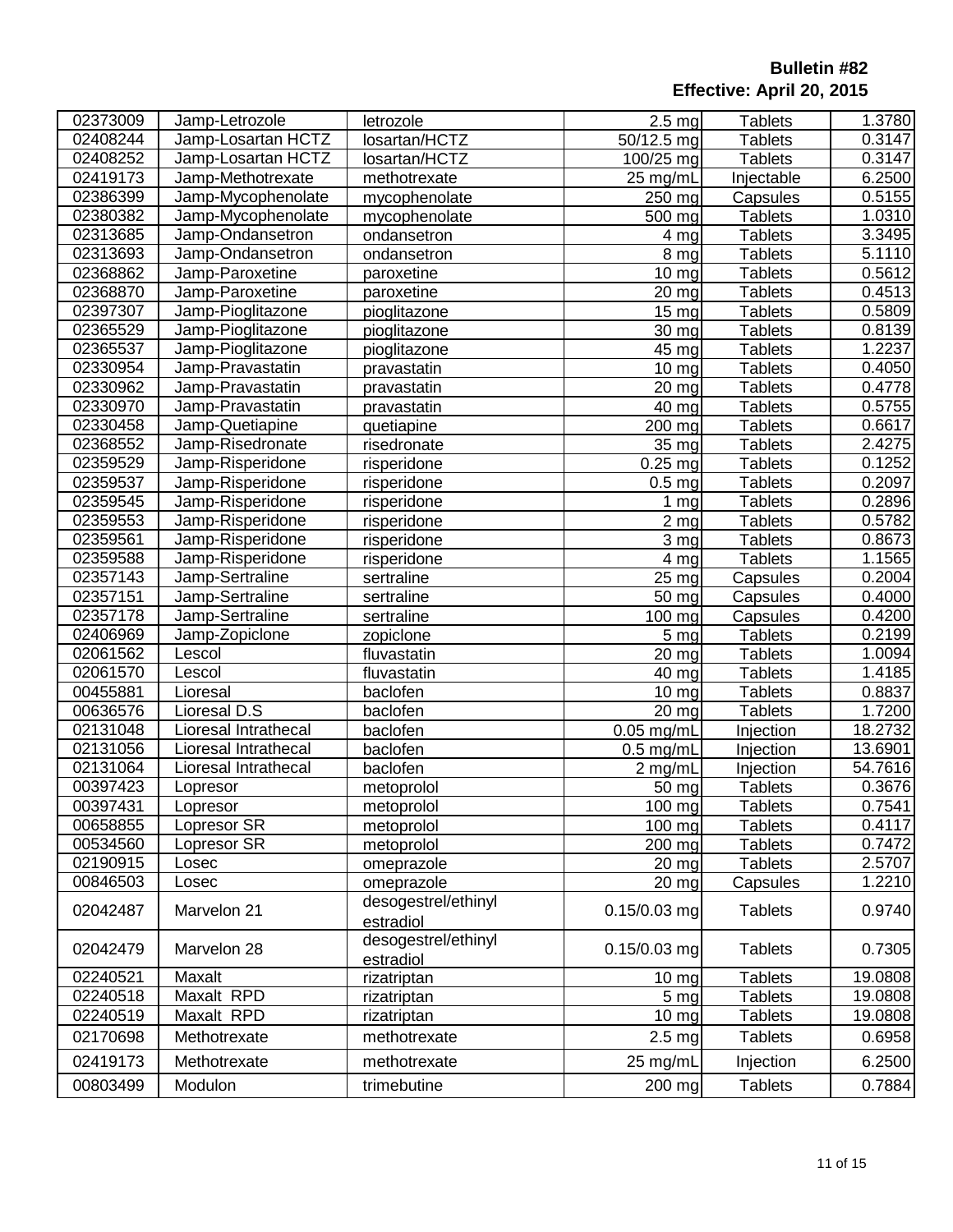**Bulletin #82 Effective: April 20, 2015**

| 02015439 | <b>MS Contin</b>      | morphine sulfate        | $15 \text{ mg}$ | <b>Tablets</b>     | 0.7722    |
|----------|-----------------------|-------------------------|-----------------|--------------------|-----------|
| 02014297 | <b>MS Contin</b>      | morphine sulfate        | 30 mg           | <b>Tablets</b>     | 1.1682    |
| 02014300 | <b>MS Contin</b>      | morphine sulfate        | 60 mg           | <b>Tablets</b>     | 2.0581    |
| 02014319 | <b>MS Contin</b>      | morphine sulfate        | 100 mg          | <b>Tablets</b>     | 3.1383    |
| 02014327 | <b>MS Contin</b>      | morphine sulfate        | 200 mg          | <b>Tablets</b>     | 5.8355    |
| 02162415 | Naprosyn E            | naproxen                | 375 mg          | <b>Tablets</b>     | 0.6731    |
| 02162423 | Naprosyn E            | naproxen                | 500 mg          | <b>Tablets</b>     | 1.2143    |
| 02238465 | Nasonex               | mometasone              | 0.05%           | <b>Nasal Spray</b> | 0.2364    |
| 02244522 | Nexium                | esomeprazole            | 40 mg           | <b>Tablets</b>     | 2.4200    |
| 01911910 | Nitro-Dur             | nitroglycerin           | $0.2$ mg/hr     | Patch              | 0.7079    |
| 01911902 | Nitro-Dur             | nitroglycerin           | $0.4$ mg/hr     | Patch              | 0.7995    |
| 01911929 | Nitro-Dur             | nitroglycerin           | $0.6$ mg/hr     | Patch              | 0.7995    |
| 02011271 | Nitro-Dur             | nitroglycerin           | $0.8$ mg/hr     | Patch              | 1.3867    |
| 02248639 | Octreotide Omega      | octreotide acetate      | 50 mcg/mL       | Injection          | 6.5460    |
| 02248640 | Octreotide Omega      | octreotide acetate      | 100 mcg/mL      | Injection          | 12.3200   |
| 02248642 | Octreotide Omega      | octreotide acetate      | 200 mcg/mL      | Injection          | 25.2000   |
| 02248641 | Octreotide Omega      | octreotide acetate      | 500 mcg/mL      | Injection          | 57.5300   |
| 02231934 | Oxy IR                | oxycodone               | 5 <sub>mg</sub> | <b>Tablets</b>     | 0.2904    |
| 02240131 | Oxy IR                | oxycodone               | 10 mg           | <b>Tablets</b>     | 0.4285    |
| 02240132 | Oxy IR                | oxycodone               | 20 mg           | <b>Tablets</b>     | 0.7447    |
| 02230619 | Pediapred             | prednisolone            | 5 mg/5 mL       | Liquid             | 0.1317    |
| 01916475 | Percocet              | oxycodone/acetaminophen | 5/325 mg        | <b>Tablets</b>     | 0.9587    |
| 02284529 | pms-ASA               | acetylsalicyclic acid   | 325 mg          | <b>Tablets</b>     | ** 0.0339 |
| 00703508 | pms-Docusate Sodium   | docusate sodium         | 4 mg/mL         | Syrup              | 0.0279    |
| 01916386 | pms-Hydromorphone     | hydromorphone           | 1 mg/mL         | Syrup              | ** 0.0788 |
| 00741817 | pms-Hydroxyzine       | hydroxyzine             | 10 mg/5mL       | Syrup              | ** 0.0524 |
| 02239627 | pms-Ipratropium       | ipratropium             | 0.03%           | Nasal Spray        | ** 0.8448 |
| 02216159 | pms-Lithium Carbonate | lithium carbonate       | 600 mg          | Capsules           | ** 0.1734 |
| 02245532 | pms-Prednisolone      | pednisolone             | 5 mg/mL         | Liqiud             | ** 0.1096 |
| 00598461 | pms-Sulfasalazine     | sulfasalazine           | 500 mg          | <b>Tablets</b>     | ** 0.2555 |
| 02273497 | pms-Ursodiol C        | ursodiol                | 250 mg          | <b>Tablets</b>     | **1.1048  |
| 02273500 | pms-Ursodiol C        | ursodiol                | 500 mg          | <b>Tablets</b>     | **2.0955  |
| 00839388 | Prinivil              | lisinopril              | 5 mg            | <b>Tablets</b>     | 0.7211    |
|          |                       |                         |                 |                    |           |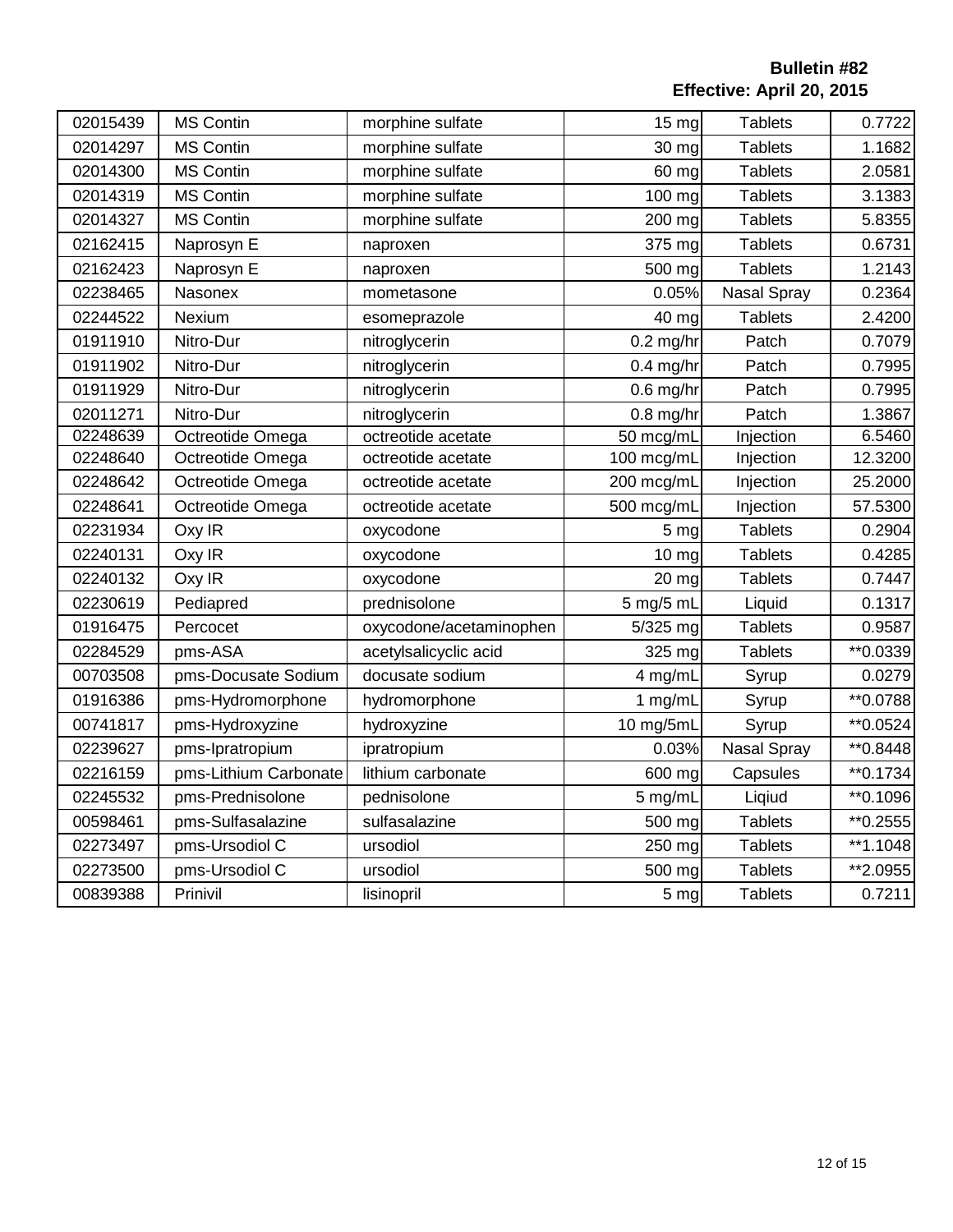| 00839396 | Prinivil           | lisinopril         | 10 mg           | <b>Tablets</b> | 0.9012 |
|----------|--------------------|--------------------|-----------------|----------------|--------|
| 00839418 | Prinivil           | lisinopril         | 20 mg           | <b>Tablets</b> | 1.0834 |
| 02010909 | Proscar            | finasteride        | 5 <sub>mg</sub> | <b>Tablets</b> | 2.3837 |
| 02018985 | Prozac             | fluoxetine         | $10$ mg         | Capsules       | 2.0801 |
| 00636622 | Prozac             | fluoxetine         | 20 mg           | Capsules       | 2.0801 |
| 01902660 | Retrovir           | zidovudine         | 100 mg          | Capsules       | 2.0787 |
| 00382825 | Rivotril           | clonazepam         | $0.5$ mg        | <b>Tablets</b> | 0.2435 |
| 00382841 | Rivotril           | clonazepam         | 2 <sub>mg</sub> | <b>Tablets</b> | 0.4198 |
| 00481823 | Rocaltrol          | calcitriol         | $0.25$ mcg      | Capsules       | 1.0301 |
| 00481815 | Rocaltrol          | calcitriol         | $0.5$ mcg       | Capsules       | 1.6381 |
| 01926543 | Sectral            | acebutolol         | 100 mg          | <b>Tablets</b> | 0.3940 |
| 01926551 | Sectral            | acebutolol         | 200 mg          | <b>Tablets</b> | 0.5912 |
| 01926578 | Sectral            | acebutolol         | 400 mg          | <b>Tablets</b> | 1.1765 |
| 00026158 | Senokot            | sennosides A/B     | 8.6 mg          | <b>Tablets</b> | 0.1452 |
| 02321513 | Seroquel XR        | quetiapine         | 150 mg          | <b>Tablets</b> | 2.1672 |
| 02300192 | Seroquel XR        | quetiapine         | 200 mg          | <b>Tablets</b> | 2.9306 |
| 02300206 | Seroquel XR        | quetiapine         | 300 mg          | <b>Tablets</b> | 4.3012 |
| 02300214 | Seroquel XR        | quetiapine         | 400 mg          | <b>Tablets</b> | 5.8388 |
| 02300184 | Seroquel XR        | quetiapine         | 50 mg           | <b>Tablets</b> | 1.1004 |
| 02236952 | Seroquel           | quetiapine         | 100 mg          | <b>Tablets</b> | 1.5246 |
| 02236953 | Seroquel           | quetiapine         | 200 mg          | <b>Tablets</b> | 3.0613 |
| 02236951 | Seroquel           | quetiapine         | 25 mg           | <b>Tablets</b> | 0.5715 |
| 02244107 | Seroquel           | quetiapine         | 300 mg          | <b>Tablets</b> | 4.4671 |
| 00355658 | Sinemet            | levodopa/carbidopa | 100/10 mg       | <b>Tablets</b> | 0.6136 |
| 00513997 | Sinemet            | levodopa/carbidopa | 100/25 mg       | <b>Tablets</b> | 0.9161 |
| 00328219 | Sinemet            | levodopa/carbidopa | 250/25 mg       | <b>Tablets</b> | 1.0194 |
| 02028786 | Sinemet CR         | levodopa/carbidopa | 100/25 mg       | <b>Tablets</b> | 0.9455 |
| 00870935 | Sinemet CR         | levodopa/carbidopa | 200/50 mg       | <b>Tablets</b> | 1.7422 |
| 02247997 | Singulair          | montelukast        | 4 mg            | Granules       | 1.7004 |
| 02243602 | Singulair          | montelukast        | 4 mg            | <b>Tablets</b> | 1.7004 |
| 02238216 | Singulair          | montelukast        | 5 mg            | <b>Tablets</b> | 1.8832 |
| 02238217 | Singulair          | montelukast        | $10 \, mg$      | <b>Tablets</b> | 2.7548 |
| 02100622 | Sulcrate           | sucralfate         | 1 <sub>g</sub>  | <b>Tablets</b> | 0.6796 |
| 00010405 | Tegretol           | carbamazepine      | 200 mg          | <b>Tablets</b> | 0.5109 |
| 00369810 | Tegretol           | carbamazepine      | 100 mg          | <b>Tablets</b> | 0.2014 |
| 00665088 | Tegretol           | carbamazepine      | 200 mg          | <b>Tablets</b> | 0.4150 |
| 00773611 | <b>Tegretol CR</b> | carbamazepine      | 200 mg          | <b>Tablets</b> | 0.5152 |
| 00755583 | <b>Tegretol CR</b> | carbamazepine      | 400 mg          | <b>Tablets</b> | 1.0301 |
| 02194333 | Tegretol           | carbamazepine      | 100 mg/5 mL     | Suspension     | 0.0993 |
| 02231150 | Tiazac             | diltiazem          | 120 mg          | Capsules       | 0.9852 |
| 02231151 | Tiazac             | diltiazem          | 180 mg          | Capsules       | 1.3213 |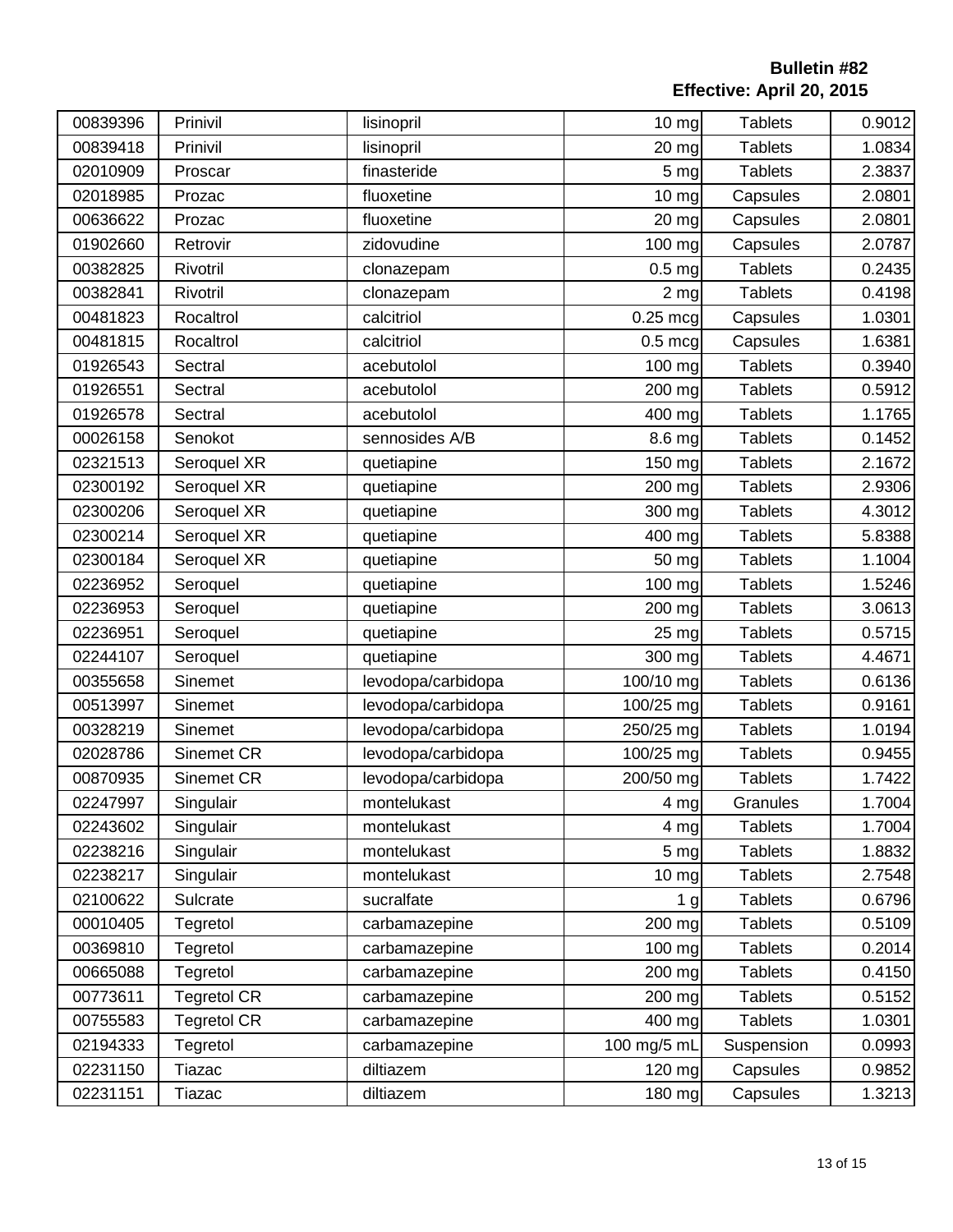| 02231152 | Tiazac               | diltiazem                         | 240 mg            | Capsules              | 1.7526  |
|----------|----------------------|-----------------------------------|-------------------|-----------------------|---------|
| 02231154 | Tiazac               | diltiazem                         | 300 mg            | Capsules              | 2.1604  |
| 02231155 | Tiazac               | diltiazem                         | 360 mg            | Capsules              | 2.6426  |
| 00451207 | Timoptic             | timolol                           | 0.5%              | Ophthalmic<br>Soution | 4.8717  |
| 02171880 | <b>Timoptic XE</b>   | timolol                           | 0.25%             | Ophthalmic<br>Soution | 5.2002  |
| 00513962 | <b>Tobrex</b>        | toramycin                         | 0.3%              | Ophthalmic<br>Soution | 2.0482  |
| 02216205 | Trusopt              | dorzolomide                       | 2%                | Ophthalmic<br>Soution | 4.6379  |
| 00718149 | Tryptan              | I-tryptophan                      | 500 mg            | Capsules              | 0.8531  |
| 00654531 | Tryptan              | I-tryptophan                      | 1 <sub>g</sub>    | <b>Tablets</b>        | 1.7143  |
| 02029456 | Tryptan              | I-tryptophan                      | 500 mg            | <b>Tablets</b>        | 0.8531  |
| 02238984 | Urso                 | ursodiol                          | 250 mg            | <b>Tablets</b>        | 1.6319  |
| 02245894 | Urso DS              | ursodiol                          | 500 mg            | <b>Tablets</b>        | 3.0935  |
| 02245777 | Valcyte              | valganciclovir                    | 450 mg            | <b>Tablets</b>        | 25.7633 |
| 00851795 | Vasotec              | enalapril                         | 2.5 <sub>mg</sub> | <b>Tablets</b>        | 1.0067  |
| 00708879 | Vasotec              | enalapril                         | 5 mg              | <b>Tablets</b>        | 1.1907  |
| 00670901 | Vasotec              | enalapril                         | 10 mg             | <b>Tablets</b>        | 1.4307  |
| 00670928 | Vasotec              | enalapril                         | 20 mg             | <b>Tablets</b>        | 1.7264  |
| 00632724 | Voltaren             | diclofenac sodium                 | 50 mg             | Suppositories         | 1.7175  |
| 00514012 | Voltaren             | diclofenac sodium                 | 50 mg             | <b>Tablets</b>        | 1.1437  |
| 00881635 | Voltaren Rapide      | diclofenac potassium              | 50 mg             | <b>Tablets</b>        | 1.0965  |
| 02275090 | <b>Wellbutrin XL</b> | bupropion                         | 150 mg            | <b>Tablets</b>        | 0.6300  |
| 02275104 | <b>Wellbutrin XL</b> | bupropion                         | 300 mg            | <b>Tablets</b>        | 1.2600  |
| 02238453 | Xeloda               | capecitabine                      | 150 mg            | <b>Tablets</b>        | 2.0312  |
| 02238454 | Xeloda               | capecitabine                      | 500 mg            | <b>Tablets</b>        | 6.7705  |
| 02261723 | Yasmin 21            | drosperinone/ethinyl<br>estradiol | 3/0.03 mg         | <b>Tablets</b>        | 0.6391  |
| 02261731 | Yasmin 28            | drosperinone/ethinyl<br>estradiol | $3/0.03$ mg       | <b>Tablets</b>        | 0.4793  |
| 00884332 | Zocor                | simvastatin                       | $10$ mg           | <b>Tablets</b>        | 2.7051  |
| 00884340 | Zocor                | simvastatin                       | $20$ mg           | <b>Tablets</b>        | 3.3432  |
| 00884359 | Zocor                | simvastatin                       | 40 mg             | <b>Tablets</b>        | 3.3432  |
| 02243045 | Zomig                | zolmitriptan                      | $2.5$ mg          | <b>Tablets</b>        | 15.7667 |
| 02238660 | Zomig                | zolmitriptan                      | 2.5 <sub>mg</sub> | <b>Tablets</b>        | 15.7667 |
| 02229250 | Zyprexa              | olanzapine                        | 2.5 <sub>mg</sub> | <b>Tablets</b>        | 1.9946  |
| 02229269 | Zyprexa              | olanzapine                        | 5 <sub>mg</sub>   | <b>Tablets</b>        | 3.9895  |
| 02229277 | Zyprexa              | olanzapine                        | 7.5 mg            | <b>Tablets</b>        | 5.9840  |
| 02229285 | Zyprexa              | olanzapine                        | $10 \, mg$        | <b>Tablets</b>        | 7.9790  |